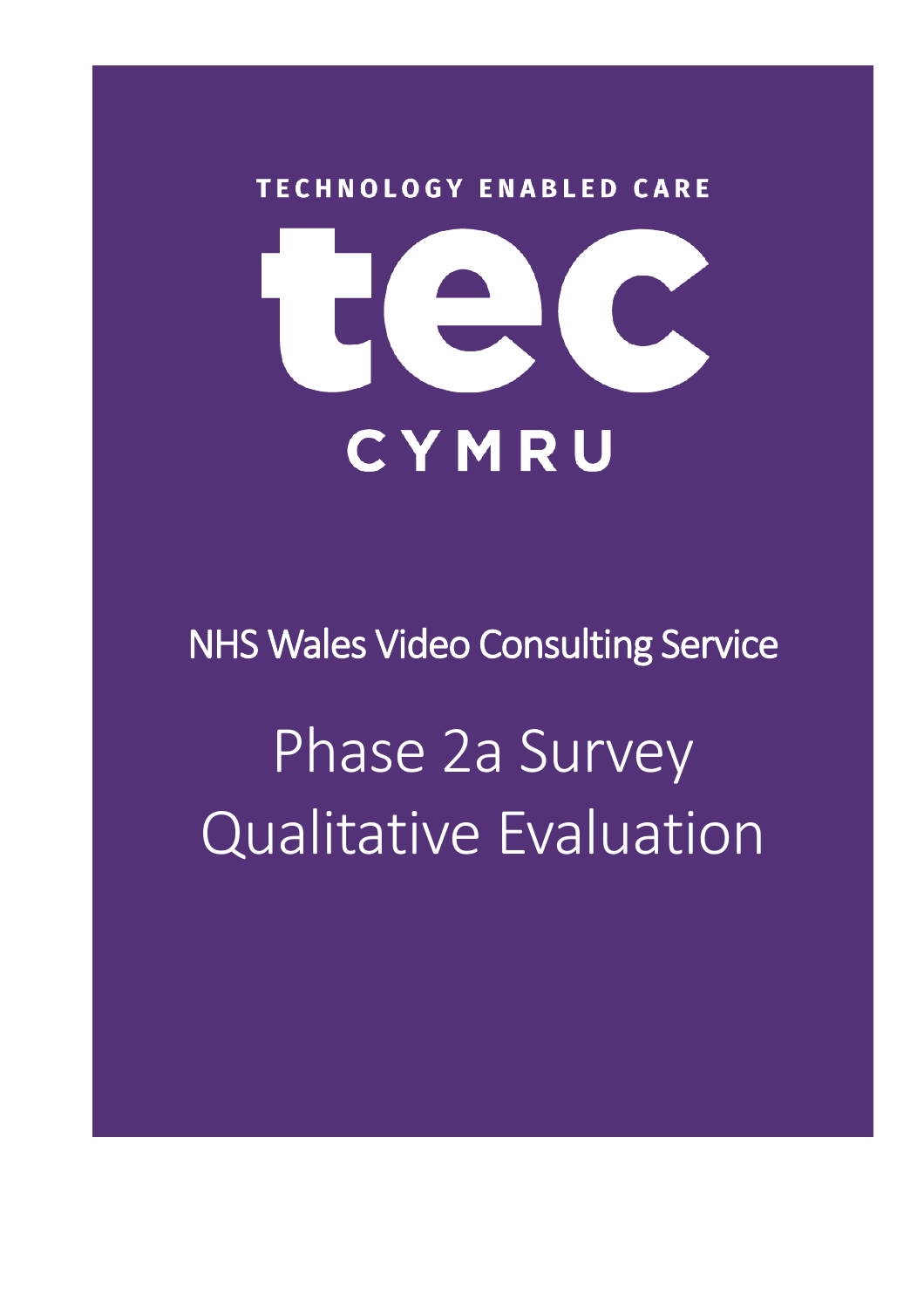# **Contents Page**

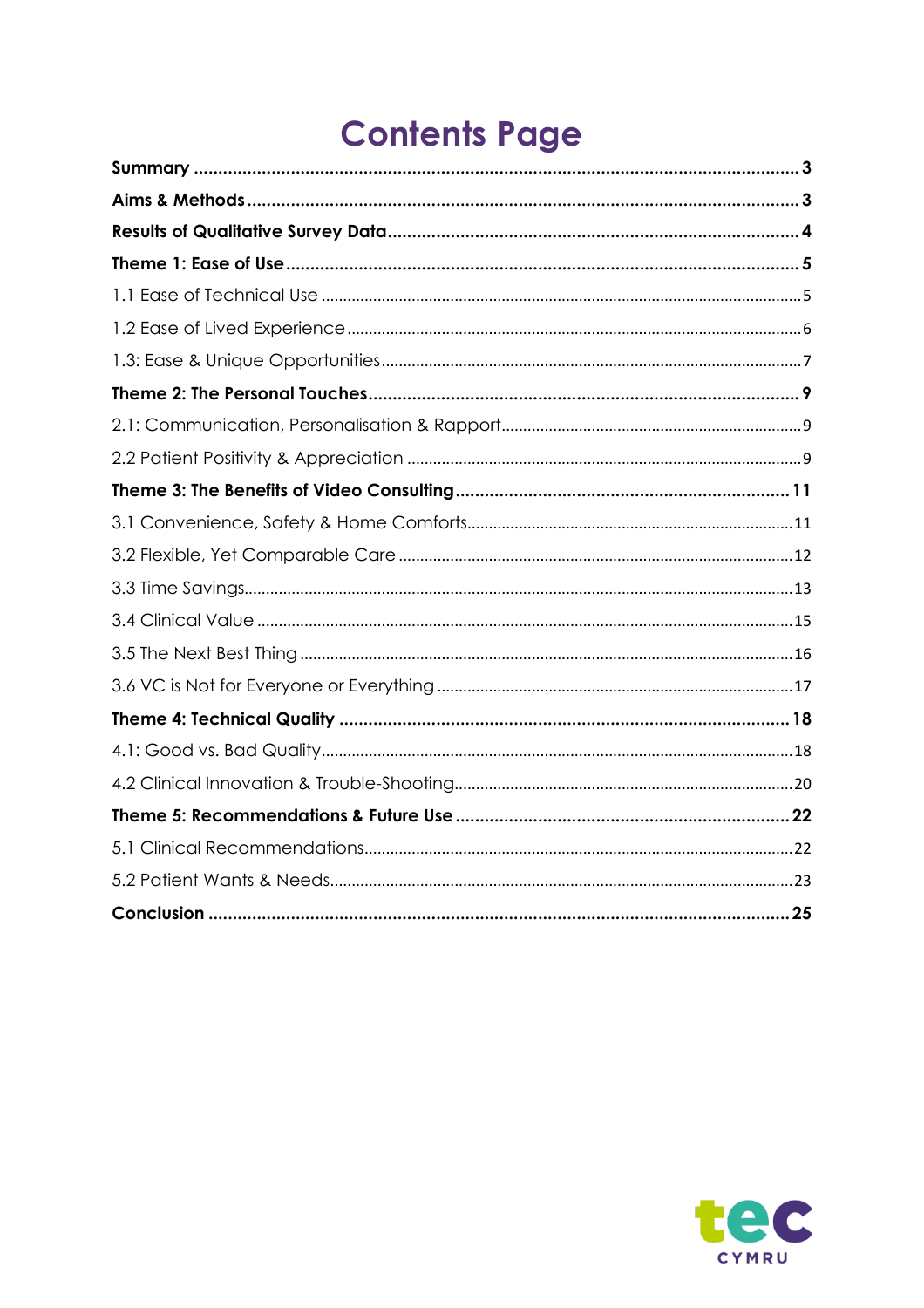## <span id="page-2-0"></span>**Summary**

In the [Phase 1](https://digitalhealth.wales/tec-cymru/how-we-can-help/evidence/eval-reports) evaluation during March and August 2020, looking at the 'use and value' of the NHS Wales Video Consulting (VC) Service, it was concluded that there was a large appetite for VC across a wide range of specialities and patient types in Wales. However, it was recommended that more evaluation and dedicated research was needed to understand and plug some of the identified gaps. This led to additional resource for Phase 2 (further evaluation) and Phase 3 (research). Phase 2 continued to explore the 'use and value' of VC, but in more depth, with the addition of measuring 'benefits, challenges and sustainability' of the NHS Wales VC Service.

## <span id="page-2-1"></span>**Aims & Methods**

Phase 2 runs in 6-9 month intervals, and is referred to as Phase 2a, b, c and so on. This report is part of the [Phase 2a data](https://digitalhealth.wales/tec-cymru/how-we-can-help/evidence/eval-reports/vc-phase-2a) capture interval, which consisted of a mixed methodology approach, and includes 'live' end of VC surveys, semistructured interviews and follow-up focus groups. The phase 2a survey data collection went live on 1st September 2020 and closed 28th February 2021. The sampling approach used during Phase 2a was opportunity sampling (due to access of the intervention and ability to attach a survey, and access to clinicians contact information to invite for an interview). Snowballing sampling was also explored, such as the use of social media platforms (@teccymru Twitter) and through personal or professional networks to recruit for additional retrospective surveys, and recruitment of interviews. For the data discussed in this report, there are a total of 22,978 clinician and patient surveys. The semistructured interviews and follow-up focus groups are still ongoing, and will be analysed and published in due course.

The quantitative analysis was carried out using both excel and SPSS for descriptive statistics and then exported for its main analysis and tests of significance (this data is reported in the [Quantitative Section](https://digitalhealth.wales/sites/default/files/2021-06/NHSW_VC_P2%20Data%20All%20Wales_V1.0%20FINAL_June21.pdf) of the Phase 2a report). The free text comments within surveys and qualitative data from interviews/focus groups were initially identified and coded manually and

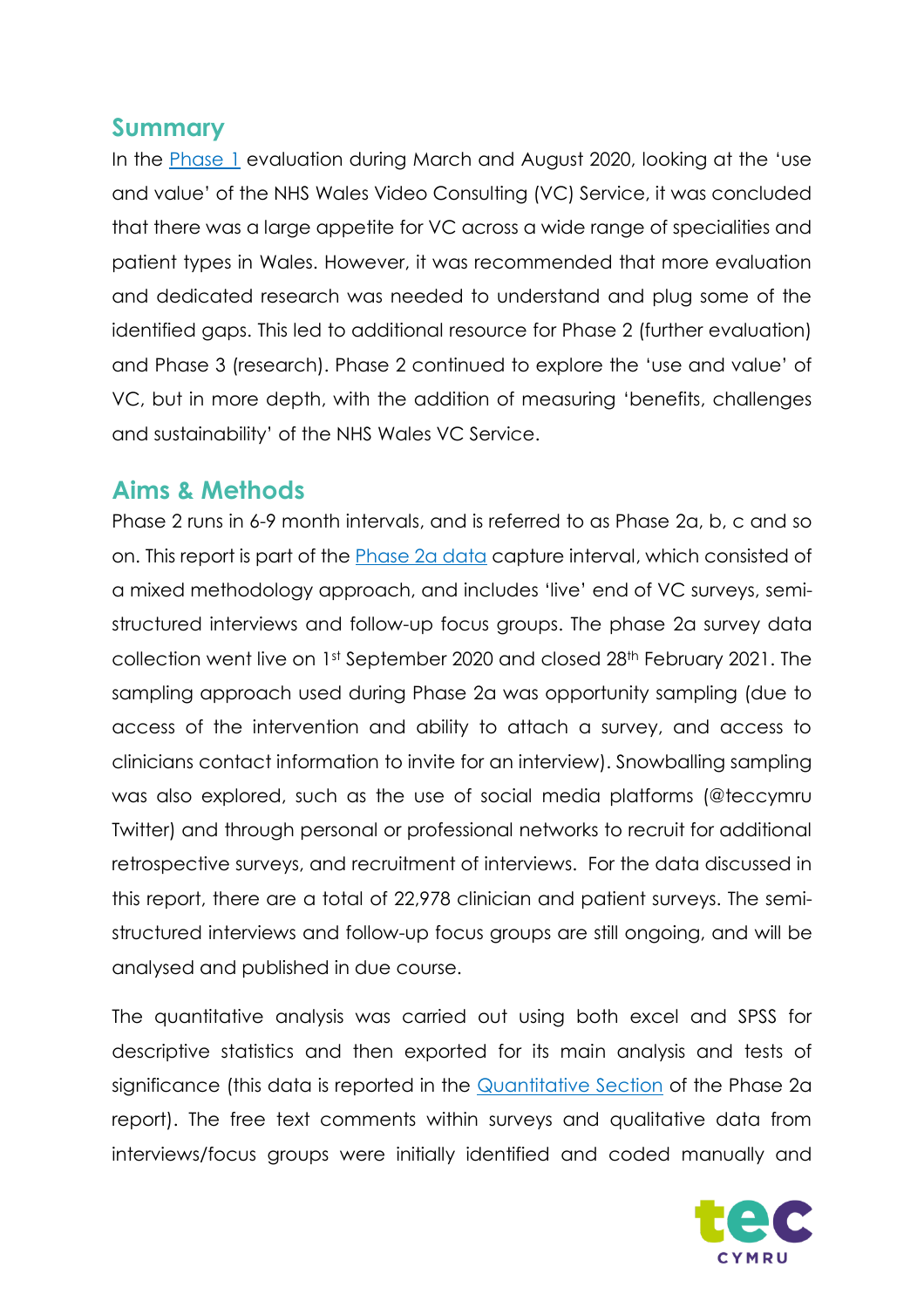entered into an excel sheet for manageable order (due to large numbers), and then followed with a thematic analysis to explore emerging themes and patterns. This section of the report provides the qualitative data (free text narrative) from the Phase 2a surveys only. Other data can be found in other sections of the [Phase 2a report](https://digitalhealth.wales/tec-cymru/how-we-can-help/evidence/eval-reports/vc-phase-2a) (this is regularly updated as new data becomes available).

## <span id="page-3-0"></span>**Results of Qualitative Survey Data**

A thematic analysis of the Phase 2a free-text narrative data collected from the end of the Video Consultation (VC) feedback surveys was conducted. From the 22,978 patient and clinician survey responses captured during September 2020 and February 2021, numerous themes emerged. These include:

#### **1. The Ease of Video Consultations (VC)**

- 1.1 Ease of Technical Use
- 1.2 Ease of Experience
- 1.3 Ease & Uniqueness

#### **2. The Personal Touches**

- 2.1 Communication, Personalisation & Rapport
- 2.2 Positivity & Appreciation

#### **3. The Benefits of Video Consulting**

- 3.1 Convenience, Safety & Home Comforts
- 3.2 Flexible, Yet Comparable
- 3.3 Time Savings (Appointment Type, Waiting Lists & Travel)
- 3.4 Clinical Value
- 3.5 The Next Best Thing
- 3.6 VC is not for Everyone or Everything

#### **4. Technical Quality**

- 4.1 Good vs. Poor Technical Quality
- 4.2 Clinical Innovation & Trouble-Shooting

#### **5. Clinical Recommendations & Future Use**

- 5.1 Clinical Recommendations
- 5.2 Patient Wants & Needs

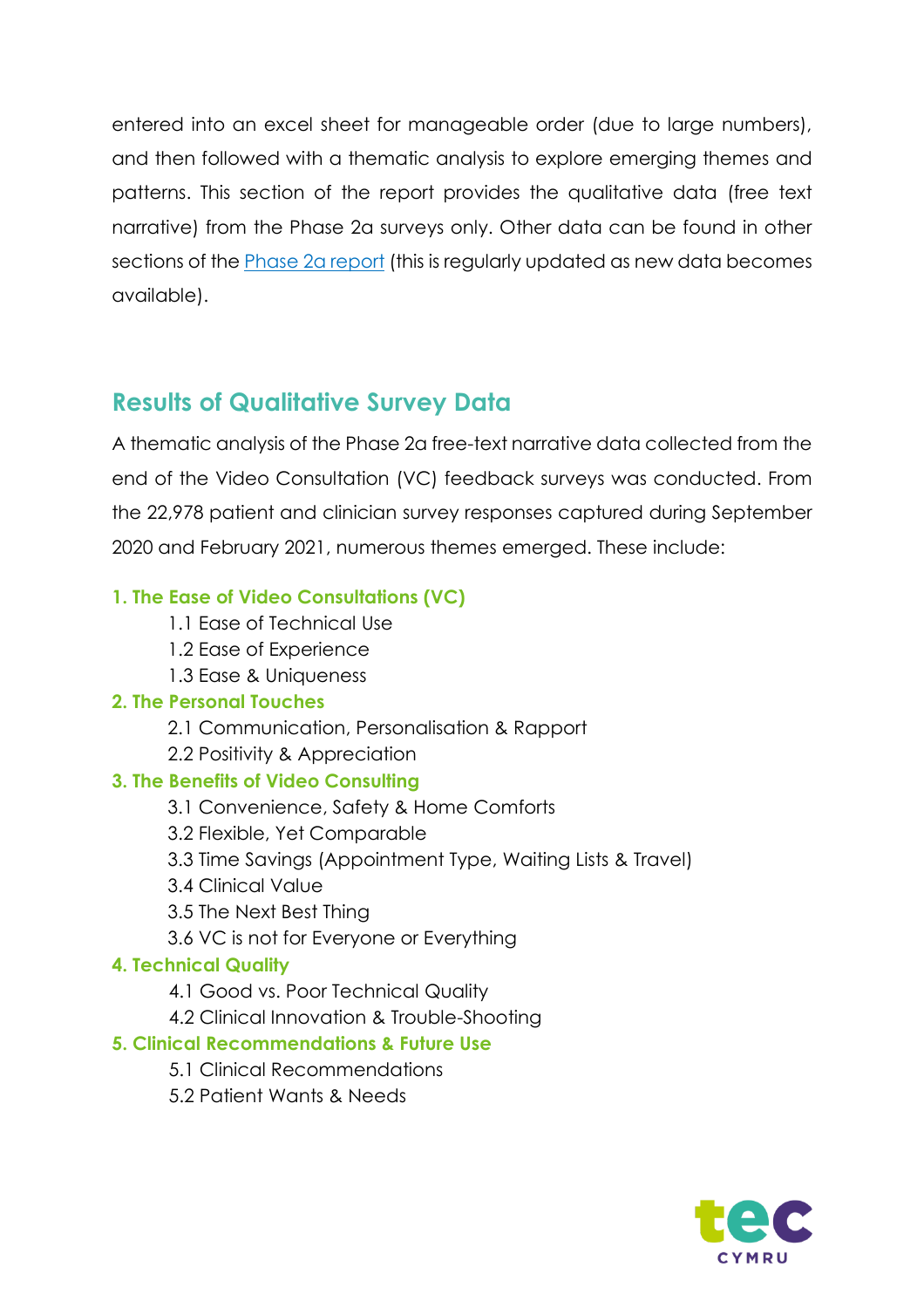Direct quotations from patients and clinicians are provided. Each quotation is referenced to describe either **the patient** by their age range, gender, Health Board/Trust, healthcare speciality and type of appointment (e.g., first appointment, review, advice), or **the clinician** by their professional occupation and the Health Board/Trust in Wales in which they are based. Please note, there are some gaps in the references due to missing data, as all survey questions are voluntary, and therefore unanswered at times.

## <span id="page-4-0"></span>**Theme 1: Ease of Use**

Patients and clinicians generally rate their VC as high in quality (as demonstrated in the Phase 2a [Quantitative Section\)](https://digitalhealth.wales/tec-cymru/how-we-can-help/evidence/eval-reports/vc-phase-2a) and their free-text narratives reflect this level in terms of high satisfaction and acceptability in relation to both technical and lived experience. For example, when patients and clinicians rate their VC as 'excellent', 'very good' or 'good' this is often paired with positive comments in relation to either the VC's technical performance as a platform [\(Attend Anywhere\)](https://digitalhealth.wales/tec-cymru/vc-service) or the overall lived experience of using VC as a healthcare delivery service.

#### <span id="page-4-1"></span>**1.1 Ease of Technical Use**

One of the most common sub-themes associated to the platforms technical performance was that of 'ease of use'. It was often stated that the VC platform used in NHS Wales (Attend Anywhere) was 'easy to use' for both patients and clinicians.

*"Good call easy to use" (Dentist, HDUHB)*

*"Easy to use. Great communication" (Patient 13-17, ABUHB, Paediatrics & Child Health, Review)*

*"Easy to use, lots of good information" (Parent of Patient under 12 years, ABUHB, Physiotherapist, Paediatrics & Child Health, Advice)*

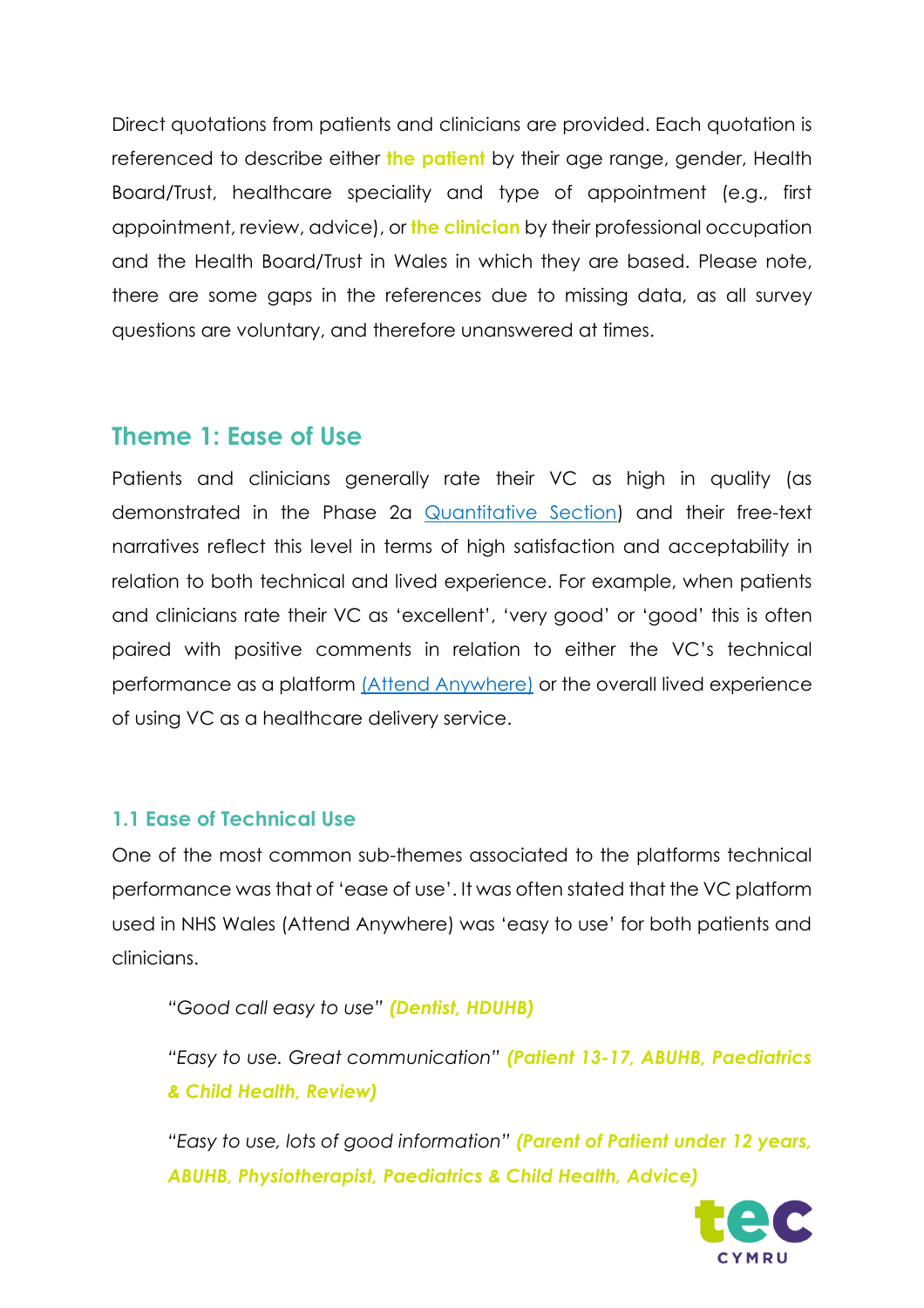*"It was easy to use, and appropriate to use during the pandemic" (Patient, Female, HDUHB, 25-44, Midwife, Obstetrics & Gynaecology, First Appointment)*

*"Very easy to use, and it was good to be able to touch base" (Patient, 25-44, Female, CTMUHB, Gastroenterology, Review)*

In addition, this ease of use was expressed as a 'surprise' to some, in that both patients and clinicians found the VC platform much easier to use than they initially anticipated, and in some instances, this exceeded expectation.

*"So much easier than I was expecting" (Health Visitor, CVUHB)*

*"More effective than I expected a non-face to face appointment to be" (Patient, Male, 45-64, HDUHB)*

*"This is my first experience of a video call, so I was pleasantly surprised" (Patient, Female, 64-80, BCUHB, Doctor, Review)*

*"First time to use video call I was very impressed, better than expected" (Patient, ABUHB, Podiatrist, Review)* 

*"I was pleasantly surprised" (Patient, HDUHB, 64-80, VCC Cancer Services, First Appointment)*

#### <span id="page-5-0"></span>**1.2 Ease of Lived Experience**

For some clinicians, it was felt that having access to a VC platform was 'easier' for some of their patients than a face-to-face appointment would be. This was especially apparent in terms of patient experience and their personal circumstances, and those with access difficulties, anxiety issues, or complex home situations that were made more convenient with VC.

*"Easier for child to access" (Doctor, CVUHB)*

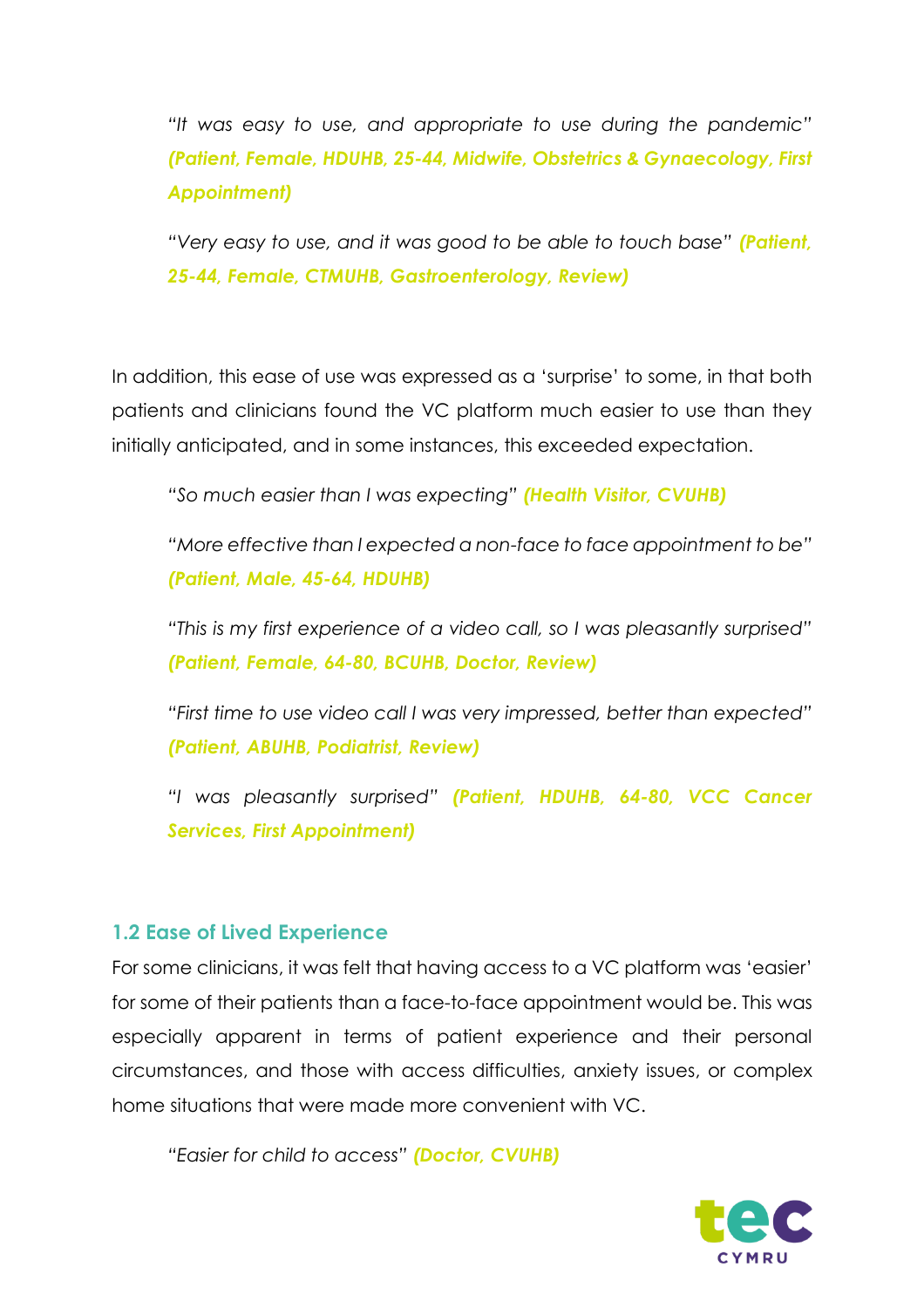*"Easier to access with social anxiety" (Doctor, CVUHB)*

*"Very helpful for autistic patient" (Dentist/Dental Nurse, SBUHB)*

*"Child one of six children so this format of therapy helps mum" (SLT, ABUHB)*

This was also expressed in more depth by the patients themselves, whom in addition felt VC was actually better than attending a face-to-face appointment, such as making the patient feel safer, less stressed and more empowered, as opposed to their prior experience of face-to-face appointments.

*"Brilliant - what an excellent service - long may it continue. So much better than coming to the hospital" (Patient, ABUHB, 45-64, Male, Doctor, Oral & Maxillo Facial, First Appointment)*

*"If anything, a better experience than actually attending the clinic!" (Patient, HDUHB, 64-80, Male, Doctor, Diabetes & Endo, Review)*

*"Easier and safer than going to the hospital. I didn't have to take much time off work and it fit really easily into my schedule" (Patient, SBUHB, Female, 25-44, Dietician, First Appointment)*

*"Just as good as a face to face meeting and to be honest I felt like I was being listened to far more than when I have been in face to face meetings on the same subject" (Parent of Patient, ABUHB, Female, under 12 years, Nurse, Psychiatry & Mental Health, Advice)*

*"Excellent Consultation. Less stressful than attending a clinic as it done from home" (Patient, SBUHB, 25-44, Male, Doctor, Review)*

#### <span id="page-6-0"></span>**1.3: Ease & Unique Opportunities**

Clinicians comment that the 'ease' of the VC platform and its positive associations to patient experience provides an additional unique opportunity.

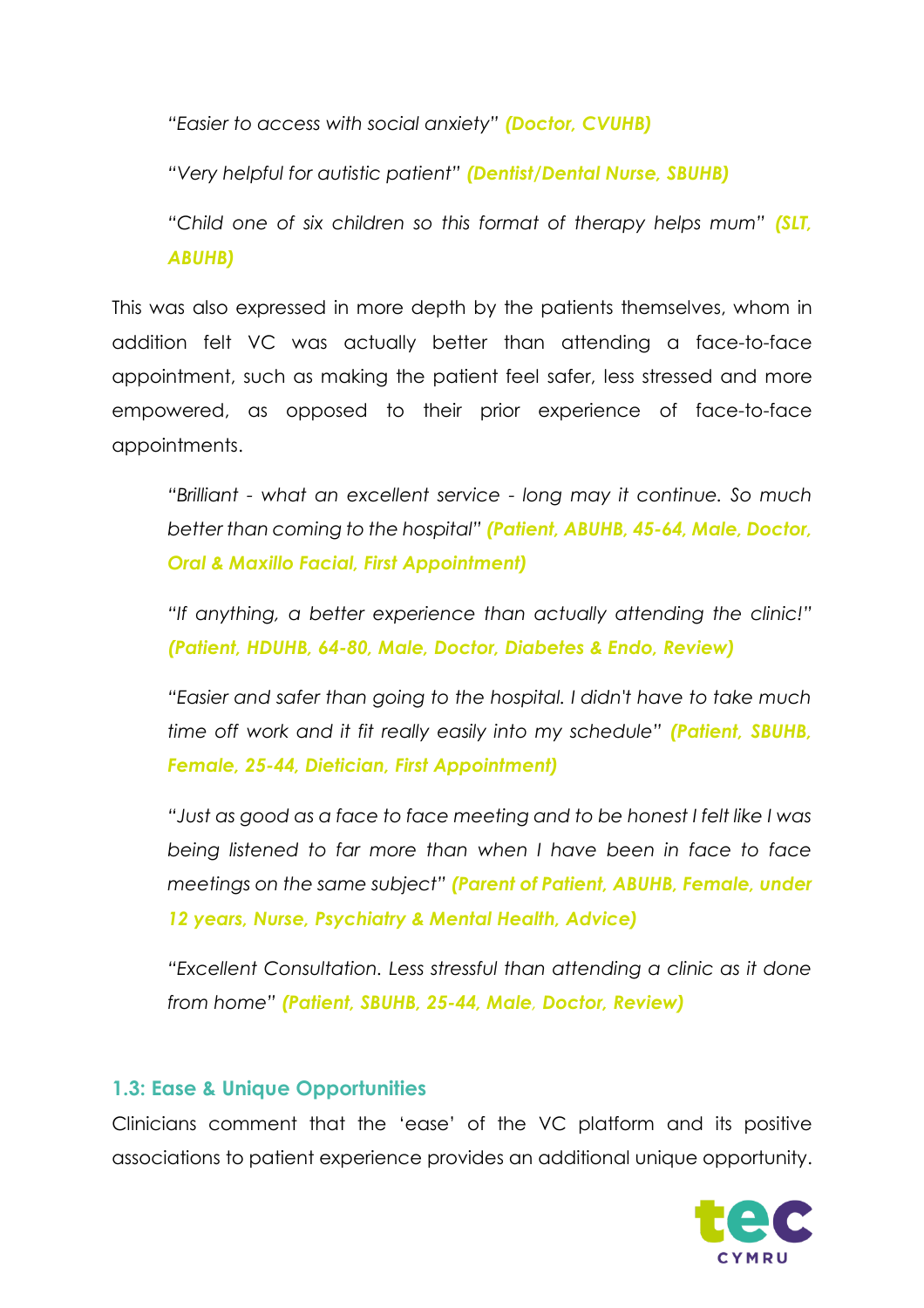This opportunity is the ability to link up others to the video call, thus enabling dual participation and multi-disciplinary appointments to take place. This is felt to be unique in the sense that this collaborative approach would not have been possible if conducted face-to-face, thus in turn, produces additional advantages and improved outcomes for patient, families and clinicians.

*"It was easy to join both my patients and other colleagues in" (Doctor, HDUHB)*

*"In this instance the family and patient were involved in both aspects of the meeting" (Occupational Therapist, HDUHB)*

*"Allowed Husband to participate" (Doctor, CVUHB)*

"Also, his Wife was able to join session – significant information shared by Wife today" **(SLT, BCUHB)**

*"Grandmother was also able to contribute to the call" (Dietician, BCUHB)*

*"Both parents could attend the appointment for their child" (Doctor, SBUHB)*

By having family members present in the participation in a VC, it also means that in some instances there is an increase in patient or parental onus which is perceived as an additional advantage to patient care.

*"Parents have to take a more proactive role than they might in clinical session" (SLT, ABUHB)*

*"Definitely helped with family involvement today" (Nurse, HDUHB)*

*"Mum appears happy to support and possible not very involved until now" (SLT, ABUHB)*

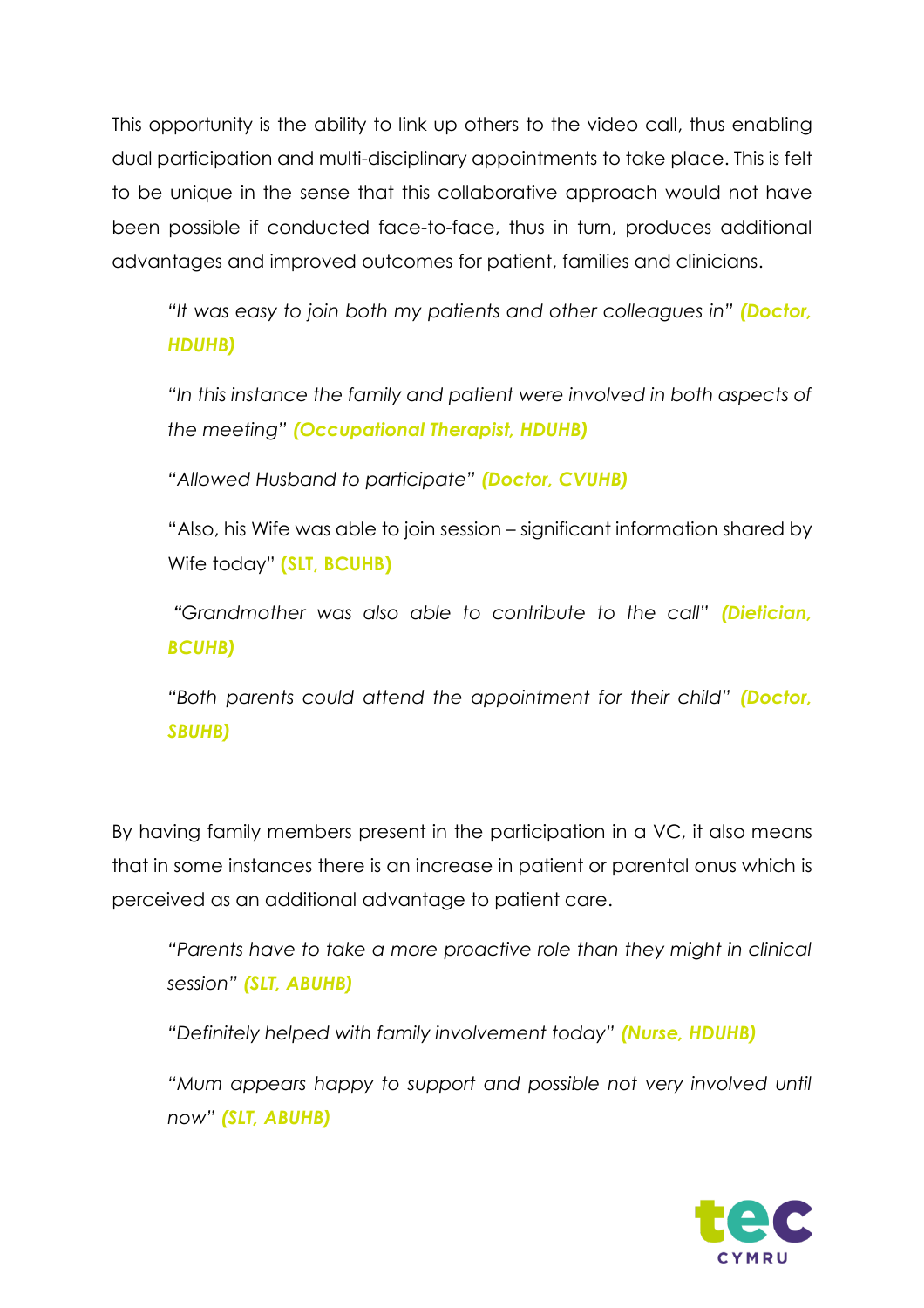*"…aids open communication with families too" (Health Visitor, SBUHB)*

## <span id="page-8-0"></span>**Theme 2: The Personal Touches**

#### <span id="page-8-1"></span>**2.1: Communication, Personalisation & Rapport**

Patients commonly expressed how VC helps them to communicate effectively, to receive a more personalised and patient-centred approach, and build rapport with their clinicians during a VC.

*"I was able to communicate with the GP with ease. She informed me with everything I needed to know at present" (Patient, male, 25-44, CAVUHB, GP Primary, Advice)*

*"It's about communication and I am happy to now be on the radar. Should I feel the need to get in touch I know now that I can. Thank you very much" (Patient, 64-80, Male, ABUHB, Physiotherapist, Final Appointment)*

*"Worked well & great way to communicate" (Parent of Patient, CAVUHB, male, under 12 years, Neurology & Neurosurgery, First Appointment)*

*"Having a video call made it more personal for me the support given to me was excellent" (Parent of Patient, CAVUHB, under 12 years, Paediatrics & Child Health, Advice)*

*"We have built up a relationship with our clinician via VC" (Patient, Male, 45-64, CAVUHB, Counsellor, Psychiatry & Mental Health)*

#### <span id="page-8-2"></span>**2.2 Patient Positivity & Appreciation**

A strong consensus of patient 'positivity' and 'appreciation' towards their clinicians is expressed widely in the narrative. This positive clinical presence led to many patients feeling safe, comfortable and supported during and after

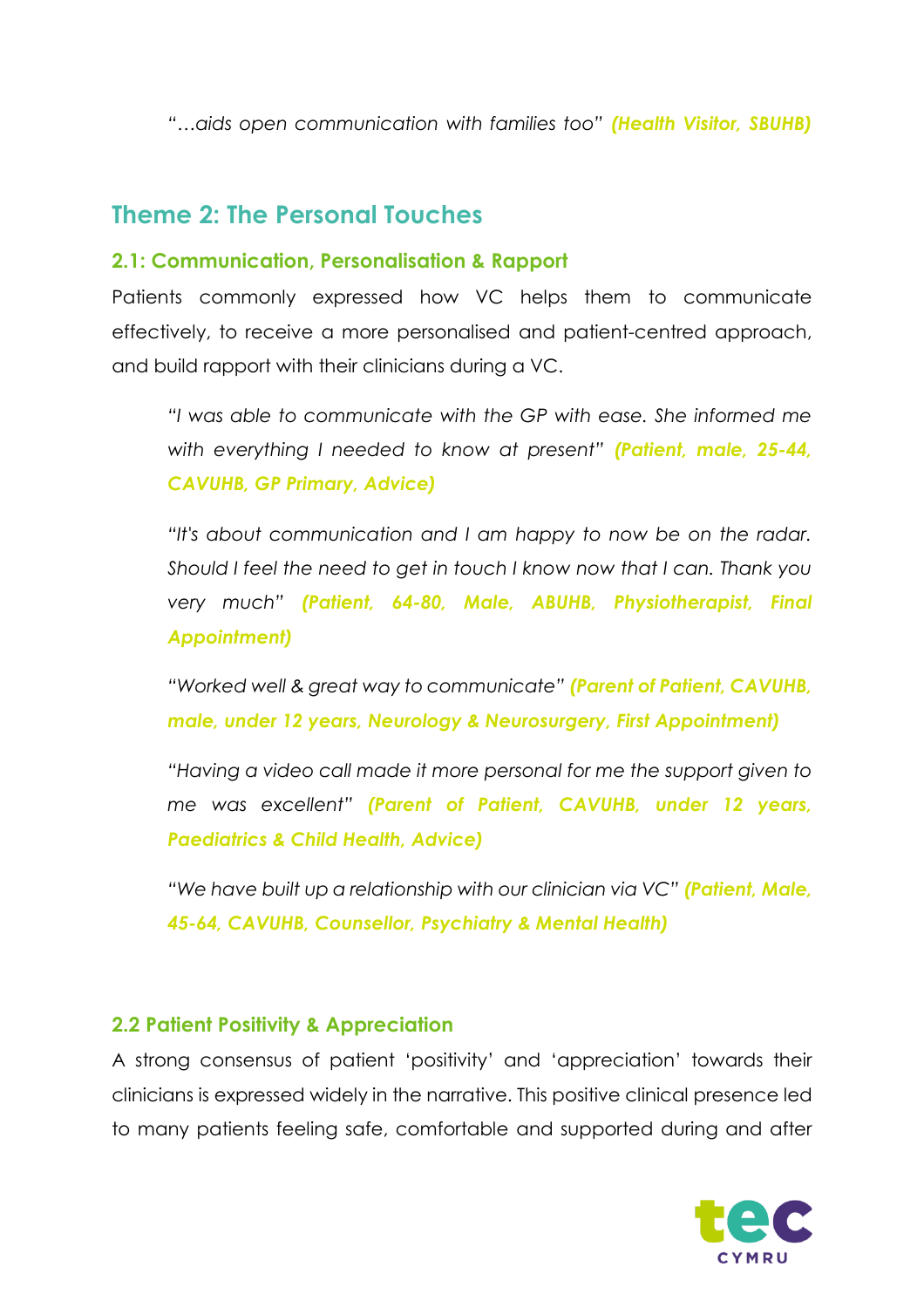their VC. This was particularly evident across specialities such as mental health and therapies.

*"[Name removed] is a calm and easy to talk to person. I felt able to tell her my issues. I felt comfortable and safe to tell her anything" (Patient, HDUHB, Female, 45-64, Counsellor, First Appointment)* 

*"Thank you so much [name removed] for teaching me the skills to breathe correctly... God bless you so much, you are definitely in the right job" (Patient, SBUHB, Female, 64-80, Speech & Language Therapist, Otolaryngology (ENT), Advice)*

*"Had a really tough week, but [name removed] was amazing and she listened to me. She gave me great support and was really kind to me" (Patient, CAVUHB, 25-44, Psychologist, Psychiatry & Mental Health, Therapy/ Treatment)*

*"[Name removed] was extremely helpful… She was engaging, courteous and professional in explaining what she felt the issues were with my hand. I found the whole experience thoroughly satisfactory. Many thanks" (Patient, CAVUHB, 45-64, Male, Occupational Therapist, Trauma & Ortho, First Appointment)* 

*"[Name removed] has provided excellent care to our daughter and family during these difficult times. She has supported us to seek a consultation and psychiatric assessment. We cannot thank her enough" (Parent of Patient, ABUHB, 13-17, Psychiatry & Mental Health, therapy / Treatment)*

*"It was great to feel that someone was there to chat to, who could see a difference in [patient name removed], while at the same time supporting us as a family. Worked really well, thank you" (Guardian/Carer of Patient, SBUHB, 25-44, Male, Psychiatry & Mental Health, Review)*

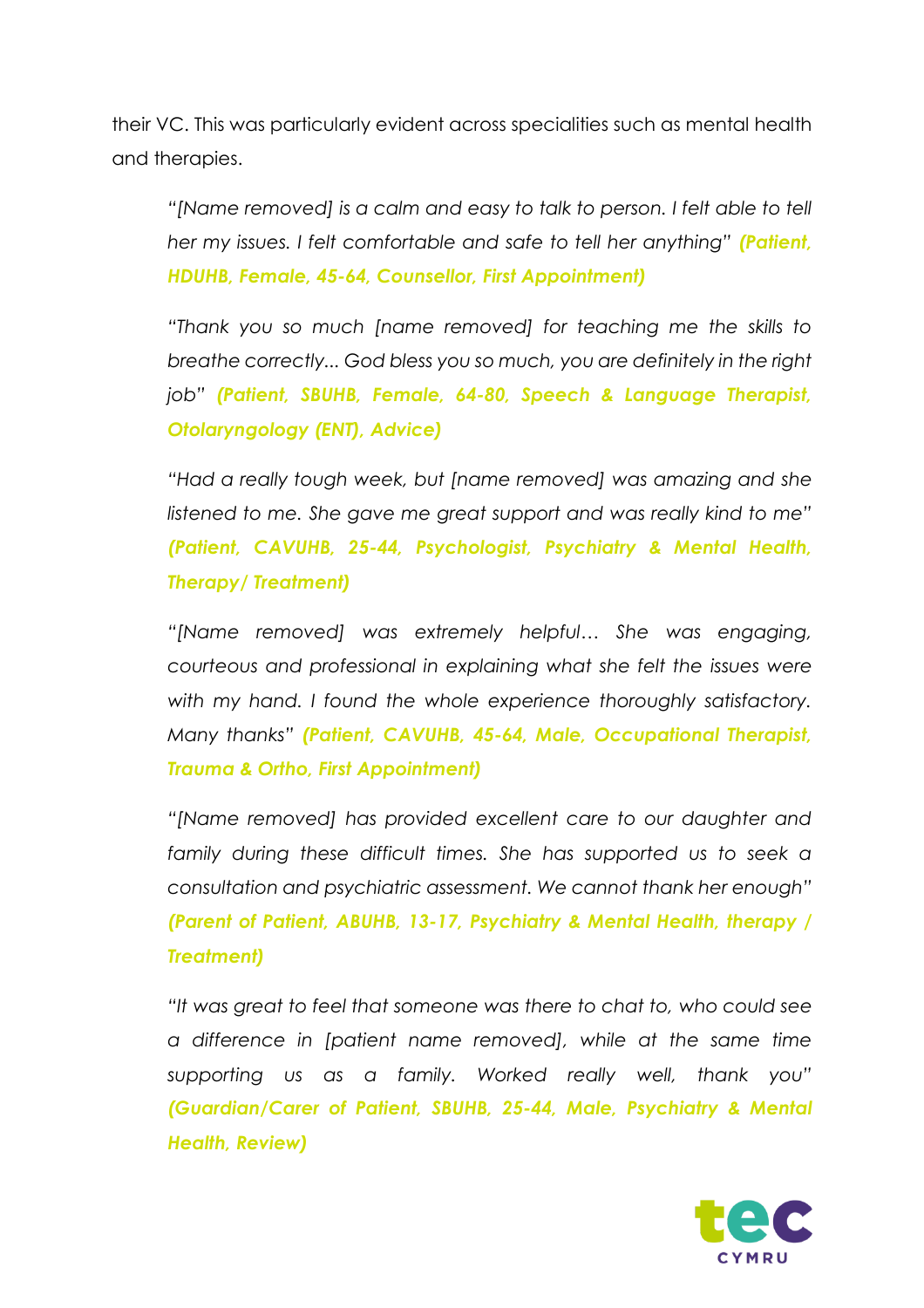*"I was made to feel very comfortable which was just what I needed as I was very nervous so thank you for that! Also [names removed] made me feel optimistic and less worried about everything" (Patient, HDUHB, 25- 44, Psychiatry & Mental Health, Advice)*

## <span id="page-10-0"></span>**Theme 3: The Benefits of Video Consulting**

The benefits associated to using VC were one of the most common themes that emerged in the data.

#### <span id="page-10-1"></span>**3.1 Convenience, Safety & Home Comforts**

Many of the patients demonstrate the benefit of convenience when using VC as opposed to a traditional face-to-face appointment, with the additional advantages such as improved safety and home comforts.

*"Very convenient doing a consultation from home" (Patient, HDUHB, 64- 80, Female, Physiotherapist, Other Therapies, therapy / Treatment)*

*"This is so convenient. I had no problems with the technology and that is with an internet speed of less than 10" (Patient, HDUHB, Female, 45-64, Physiotherapist, Trauma & Ortho, Review)*

*"I thought it went very well and can see the benefits of people unable to attend appointments" (Patient, male, 64-80, male, VCC Cancer Services, Review)*

*"As we live quite far away, the virtual meetings are a lot more convenient and it's nice to feel more comfortable at home. Thank you" (Patient, CAVUHB Female, 25-44, Obstetrics & Gynaecology, Review)*

*"Impressive and very convenient, and comfortable to have a doctor who can help and advice through this great technology" (Patient, HDUHB, 64-80, Male, Doctor, Dermatology, Advice)*

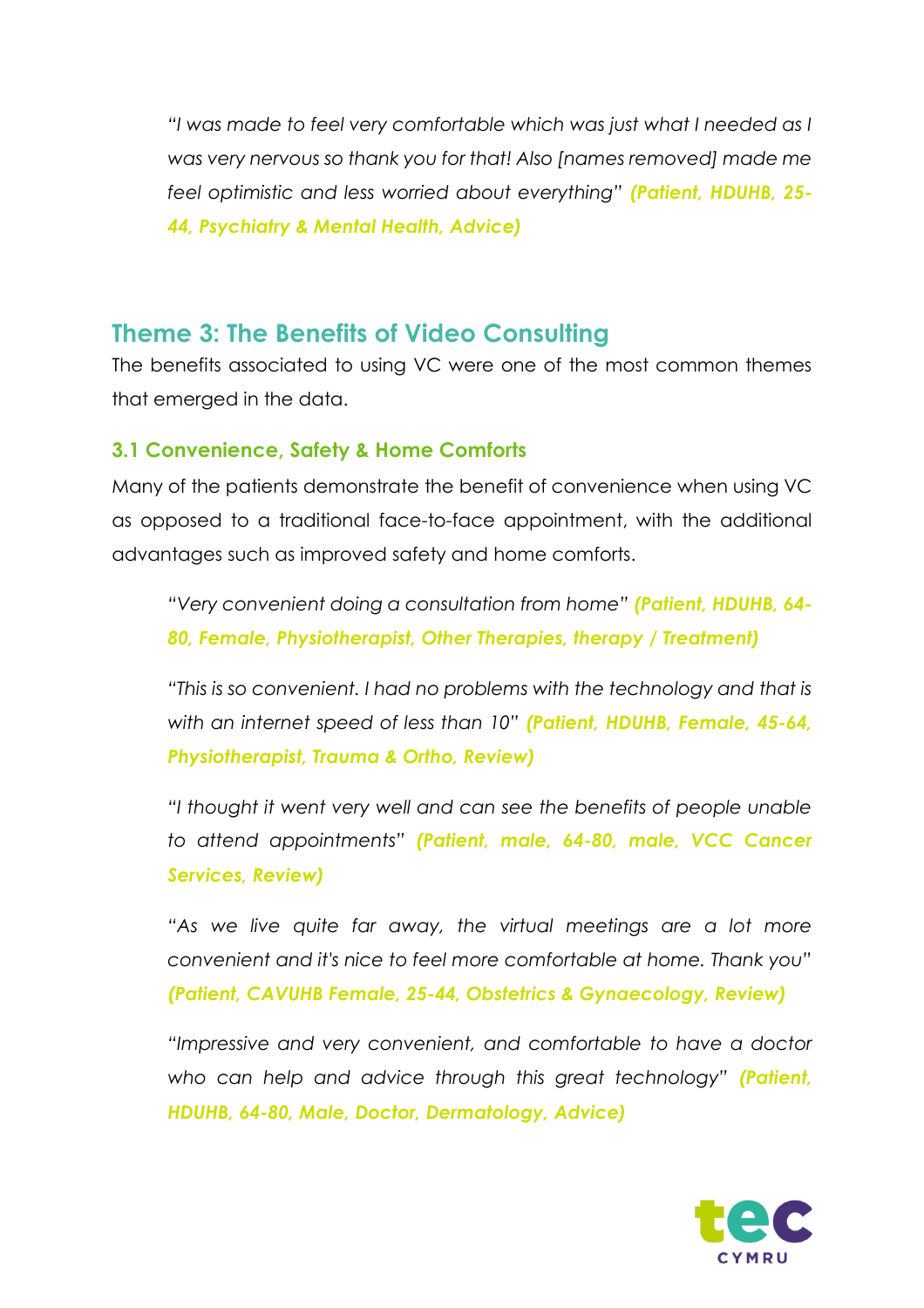*"Very relaxed atmosphere and very informative. Lots of food for thought" (Patient, ABUHB, 45-64, Male, Audiovest Medicine, First Appointment)*

*"Nice to see an unmasked face! Did the job well" (Patient, BCUHB, 45- 64, Male, Dentist/Nurse, Dental Health & Orthodontics, Dental Health & Ortho, Primary, Advice)*

*"I felt really comfortable talking to [name removed]. I was able to get things off my chest, and talk about the assault more deeply than I have ever done... I feel more confident that I am going to get my life back together, and to look forward to a better future" (Patient, ABUHB, 45-64, Female, Counsellor, Psychiatry & Mental Health, Therapy / Treatment)*

*"Nice to be in the comfort of your own home and easier to be open and honest" (Patient, BCUHB, 45-64, Psychiatry & Mental Health, Review)*

*"Polite, precise, much more comfortable" (Patient, BCUHB, 18-24, Female, Doctor, Obstetrics & Gynaecology, Review)*

*"Client is pregnant and so is vulnerable to the COVID virus. AA means she can continue with therapy without the additional risks" (Psychiatry & Mental Health, HDUHB)*

#### <span id="page-11-0"></span>**3.2 Flexible, Yet Comparable Care**

For many patients, a benefit of using VC was the flexibility it allowed. For example, patients report to be able to continue 'getting on with other things' whilst waiting in the 'virtual waiting room', which would not have been possible in a physical healthcare location.

*"I felt it was good as I could start the call and then get on with things around the house while I waited" (Parent of Patient, BCUHB, Female, under 12 years, Physiotherapist, Paediatrics & Child Health, Therapy / Treatment)*

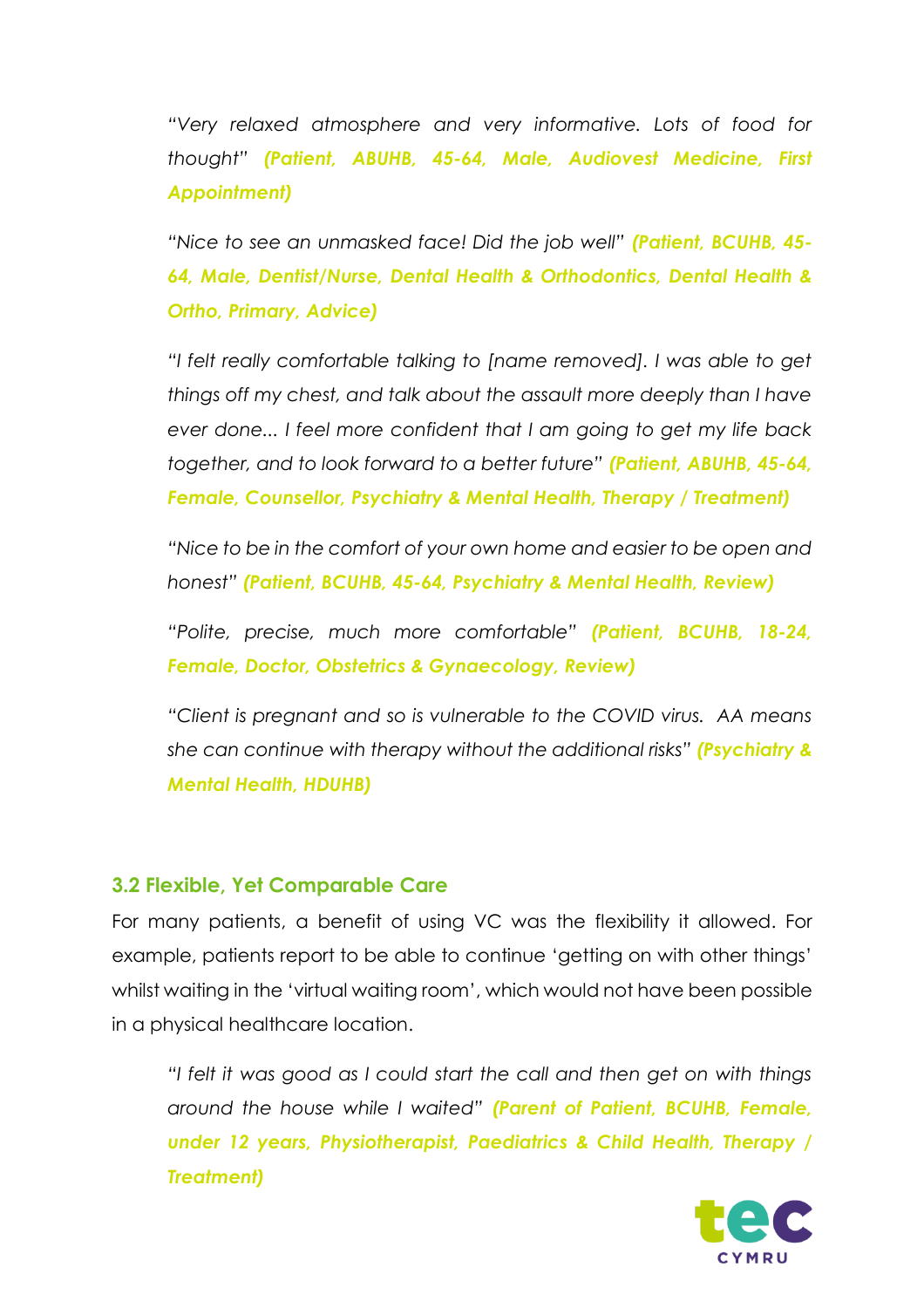*"I think that it is excellent to have a consultation this way. It was easy to log on and saves so much time for both of us" (Patient, ABUHB, 45-64, Female, Physiotherapist)*

In addition, the flexibility of an appointment type (VC, telephone or face-toface) provides a stronger sense of patient choice. However, it was felt that VC, as opposed to a telephone consultation, allows comparable aims and goals to be achieved as it would do in face-to-face.

*"VC let us achieve patient's 1st choice, which could not have been achieved over the phone" (Occupational therapist, SBUHB)*

*"AA is a way of bridging direct face-to-face and a visual interaction can be helpful as part of the clinical assessment" (Nurse, HDUHB)*

*"The video consultation went well, was able to view & discuss just like in person... plus it gives the flexibility of where to have the call" (Patient, 25- 44, Female, CAVUHB, Infectious Disease, Review)*

*"Answered all my questions and very thorough with how I may progress and my recovery etc. Very informative… and very reassuring!" (Patient, CTMUHB, 45-64, Cardiology, First Appointment)*

#### <span id="page-12-0"></span>**3.3 Time Savings**

Many expressed that the use of VC as opposed to face-to-face appointments reduced 'time' in many ways, and this was a considerable benefit to patients, families, clinicians and the NHS service as a whole.

For example, clinicians felt that the 'time' used to conduct a VC sometimes took less time overall (although the consultation may take the same amount of time but time is saved on travelling). It was felt that much of this additional time could be combined into the overall virtual consultation, ultimately

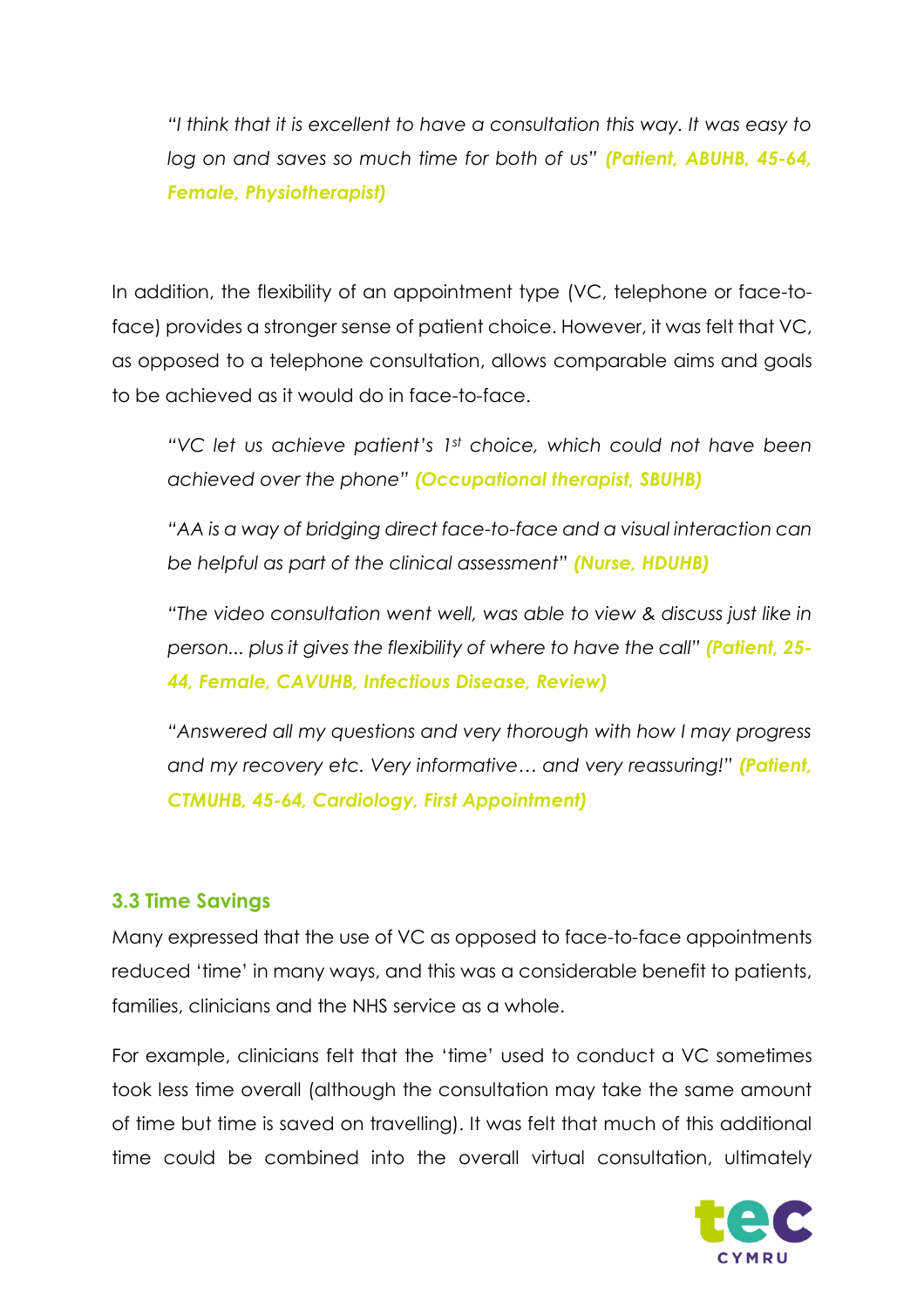benefiting clinician's availability to attend to other patient needs and clinical tasks.

*"Video consultation reduces time required the next day" (Midwife, CVUHB)*

*"Will shorten lengths of initial face-to-face" (Physiotherapist, PTHB)*

*"Video consultation prior, ensures that less time on home visits" (Health Visitor, SBUHB)*

In addition, the use of VC was perceived in some instances to have lowered the 'wait times' for patients in comparison to waiting for a face-to-face appointment.

*"Fantastic way to be able to have an appointment without having to wait months" (Parent of Patient, CTMUHB, under 12 years, Male, Doctor, Otolaryngology (ENT), First Appointment)*

*"Reduces time required for next appointment" (Audiovest Med, BCUHB)*

And the biggest saving of time, was that of 'travel time' or 'time off' school or work to attend a face-to-face appointment.

*"Less travel and disruption of [patient] school day" (Dietician, ABUHB)*

*"Reduced massive travelling from distant part of Wales" (Doctor, BCUHB)*

*"Reduces travel time for patient and can be more flexible for them" (SLT, PTHB)* 

*"Family did not need to return home from their holiday" (Doctor, ABUHB)*

*"I was pleasantly surprised how efficient and time saving this procedure was" (Patient, HDUHB, 64-80, VCC Cancer Services, First Appointment)*

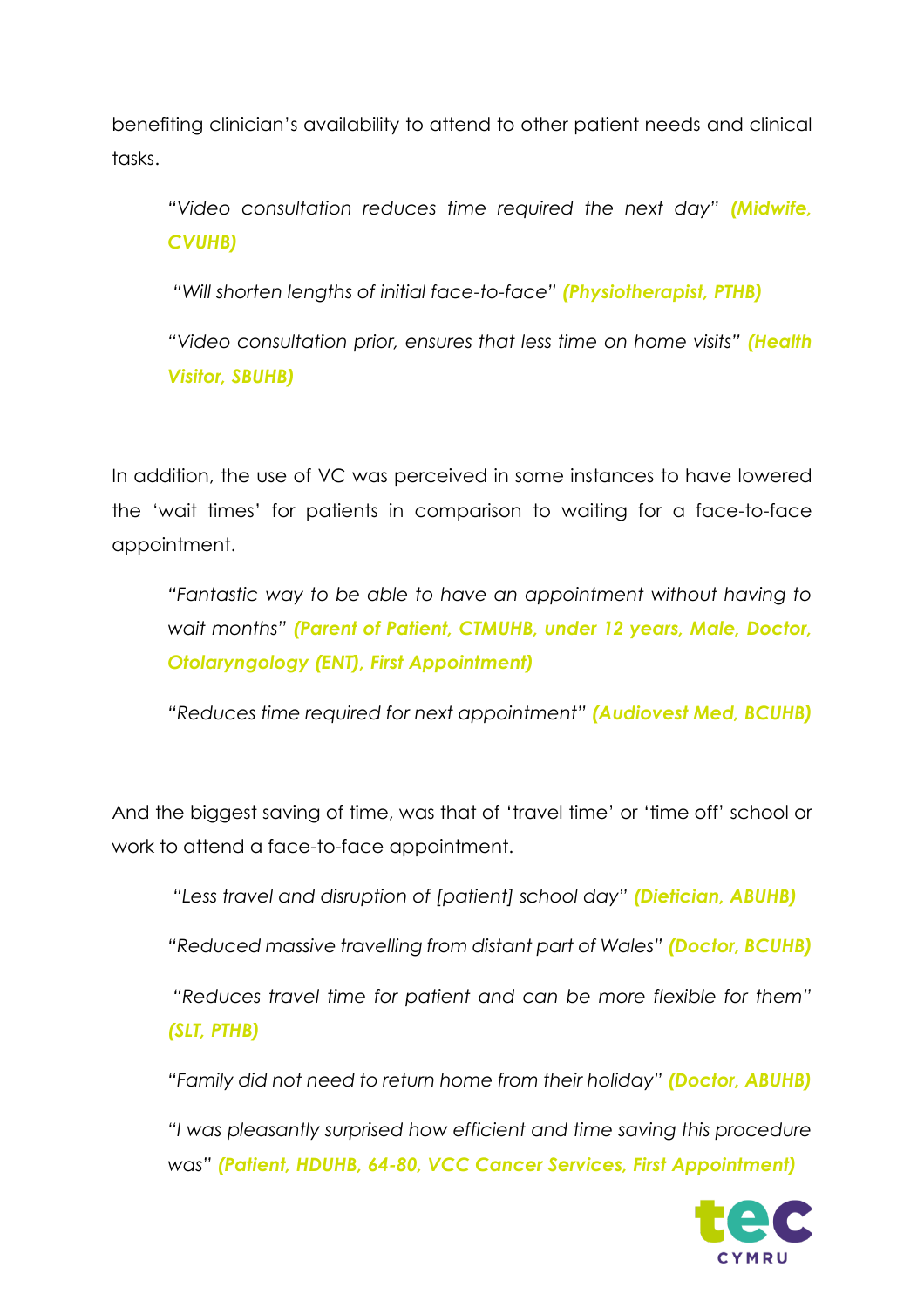*"I just had just finished a night shift, and live a fair distance from work, so doing a video call made my life a lot easier. So thank you" (Patient, SBUHB, 45-64)*

*"Not having to travel to the hospital and waiting in the waiting room was so much better, and there was no stress trying to get around everything all of the time" (Patient, CVUHB, 45-64)*

*"Absolutely fantastic service – very efficient in that no travel, no parking, no waiting in hospitals" (Patient, BCUHB, 45-64)*

### <span id="page-14-0"></span>**3.4 Clinical Value**

Many clinicians suggest that VC can provide additional advantages, such as the ability to enhance a clinical session or determine clinical need. For example, some clinicians demonstrate opportunities to share visual resources immediately as they are already online. Others argue that VC allows for an effective triaging tool to determine the 'need' for a face-to-face appointment over that of remote consultations as an alternative.

*"It also enhanced the clinical session because it added visual opportunity" (SLT, CVUHB)* 

*"I could open investigations on screen easily, I shared few internet resources links to patient, and she got them on screen straight away" (Doctor, BCUHB)*

*"Enables us to plan face-to-face sessions, and only offer what is needed" (Audiovest Med, CTMUHB)*

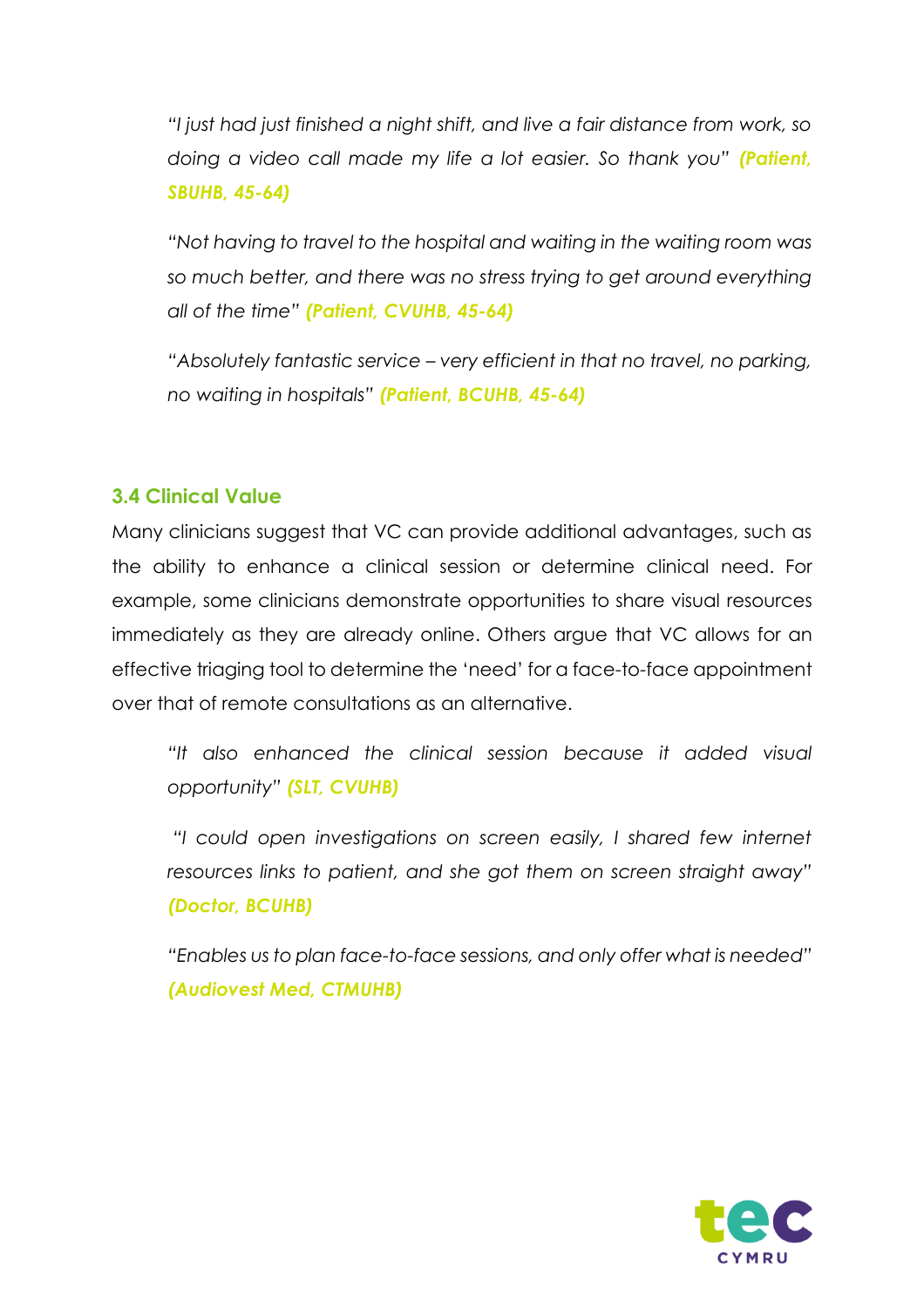#### <span id="page-15-0"></span>**3.5 The Next Best Thing**

Some patients and clinicians described VC as the next best thing to face-toface appointments.

*"The patient described it as next best thing to actual face to face meeting" (Nurse, PTHB)*

*"I was surprised at how easy the process was. A video consultation is definitely the next best thing to a face-to-face meeting" (Patient, SBUHB, Male, 45-64, Physiotherapist, Advice)*

Others stated that they felt that the use of VC was much more efficient than telephone consultations, due to the visual aspects VC offers, and in some instances quicker and easier.

*"Seeing the face is brilliant - more reassurance given than voice call. Wife can see and understand a bit because deaf" (Patient, ABUHB, 64- 80, Male, Cardiology, Review)*

*"Easier to understand movements compared with a telephone consultation" (Patient, HDUHB, 45-64, Female, Physiotherapist, First Appointment)*

*"Having a video consultation is so much better than just a telephone call - it allows you to chat as if it was in person" (Patient, PTHB, 64-80, Female, Nurse Respiratory Medicine, Advice)*

*"Was good to have a video call this time as opposed to a phone call, and [name removed] answered all the questions I had" (Patient, CAVUHB, 25-44, Female, Gastroenterology, Review)*

*"It was much quicker than a phone call would have been" (Parent of Patient, ABUHB, under 12 years, Primary Care GP, Advice)*

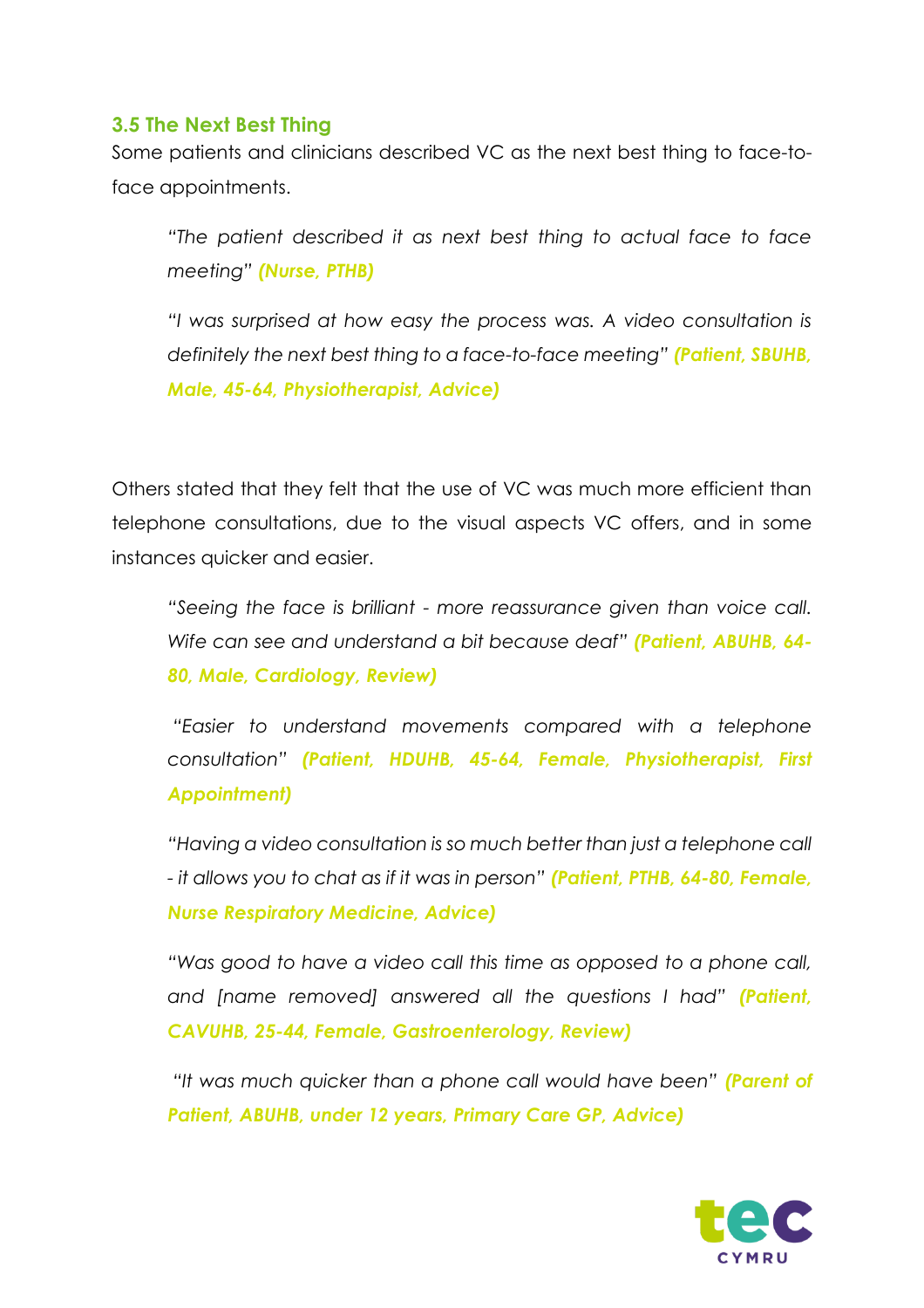The ability to be able to visually 'see' the patient is considered imperative to clinicians, as for many healthcare conditions VC is needed to enable visual cues.

*"Better than just telephone call as could get non-verbal clues about emotions" (Doctor, ABUHB)*

*"Really useful being able to see patient and daughter via system – really added to consultation, infinitely superior to telephone consultation" (Doctor, SBUHB)*

#### <span id="page-16-0"></span>**3.6 VC is Not for Everyone or Everything**

However, there are some clinical situations and personal circumstances which continue to necessitate the need for face-to-face consultations, where VC does not quite achieve the outcomes necessary, or suit the clinical condition or patient type.

*"During VC you can't see the clients living conditions or see the child/children" (Psychiatry and Mental Health, HDUHB)*

*"Still needs face-to-face as cannot test hearing over VC" (Audiovest Med, BCUHB)*

*"Only thing missing was ability to weigh and get height" (Dietician, ABUHB)*

*"Video did not help in this case" (Doctor, CTMUHB)*

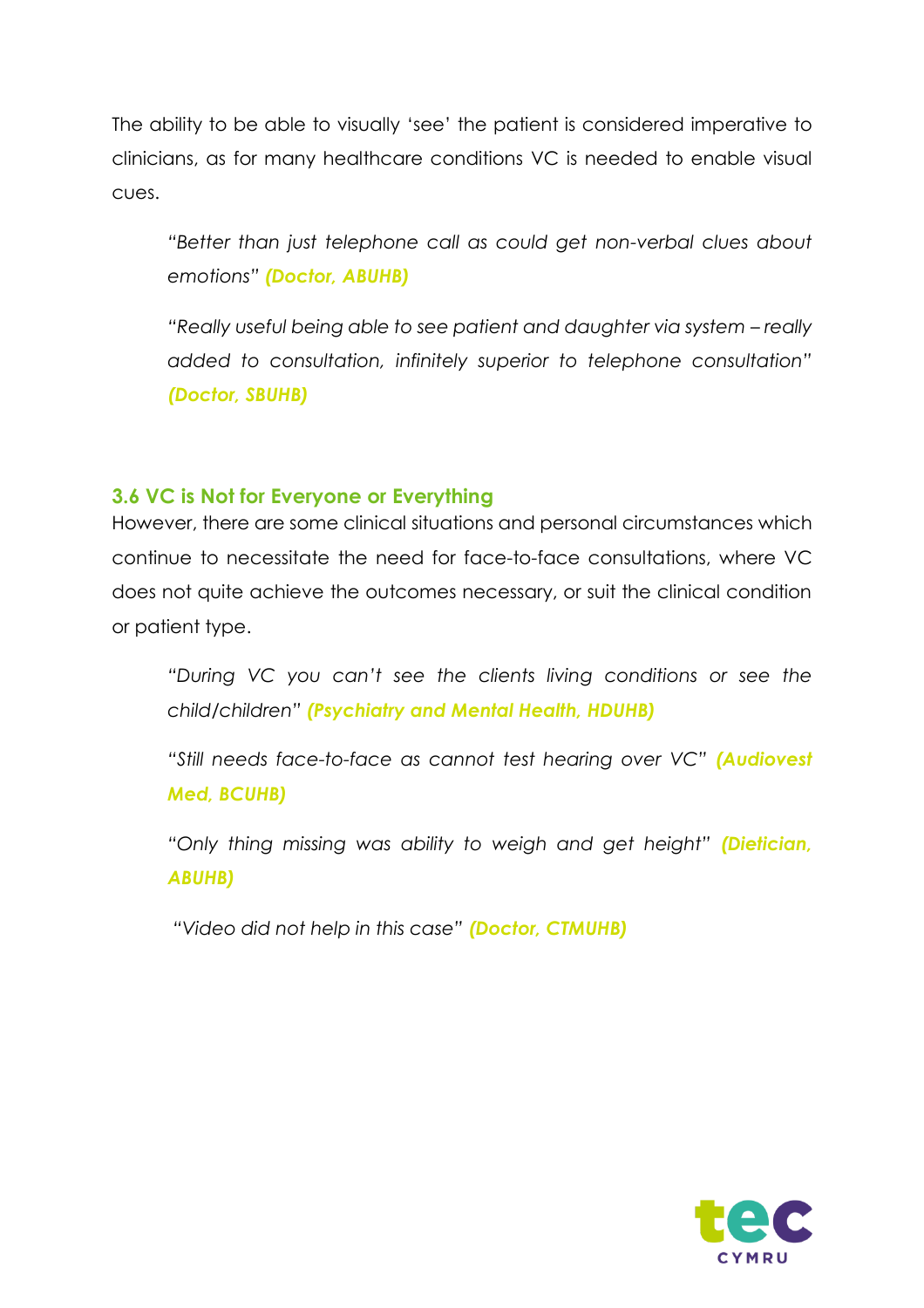## <span id="page-17-0"></span>**Theme 4: Technical Quality**

#### <span id="page-17-1"></span>**4.1: Good vs. Bad Quality**

Often, a high-quality rating of VC was paired with narrative suggesting that clinicians and patients had a good quality audio and visual picture when using VC for their appointments.

*"All good - connected without any problems" (Patient, PTHB, 45-64, Female, Dentist/Nurse, Dental Health & Orthodontics, Dental Health & Ortho, Primary, Advice)*

*"Great connection. No glitches very smooth call" (Parent of Patient, ABUHB, under 12 years, Female, Physiotherapist, Paediatrics & Child Health, First Appointment)*

*"It was very good… no connection issues" (Patient, HDUHB, 18-24, Female, Counsellor, Psychiatry & Mental Health, Therapy / Treatment)*

*"Very clear, no problems" (Patient, PTHB, 45-64, Female, Psychologist)*

*"Excellent very good connection" (Nurse, BCUHB)*

*"Clear visual and audio" (Counsellor, CVUHB)*

*"The video and picture was perfect, was able to hear the doctor clearly" (Patient, CAVUHB, 45-64, Female, Doctor, Review)*

*"First ever video call l have done. Clarity of picture & sound my end was very good considering l was using my mobile phone" (Patient, HDUHB, 45-64, Plastic Surgery, First Appointment)*

*"The sound and video was clear" (Patient, Male, 25-44, HDUHB, Physiotherapist, Rheumatology, First Appointment)*

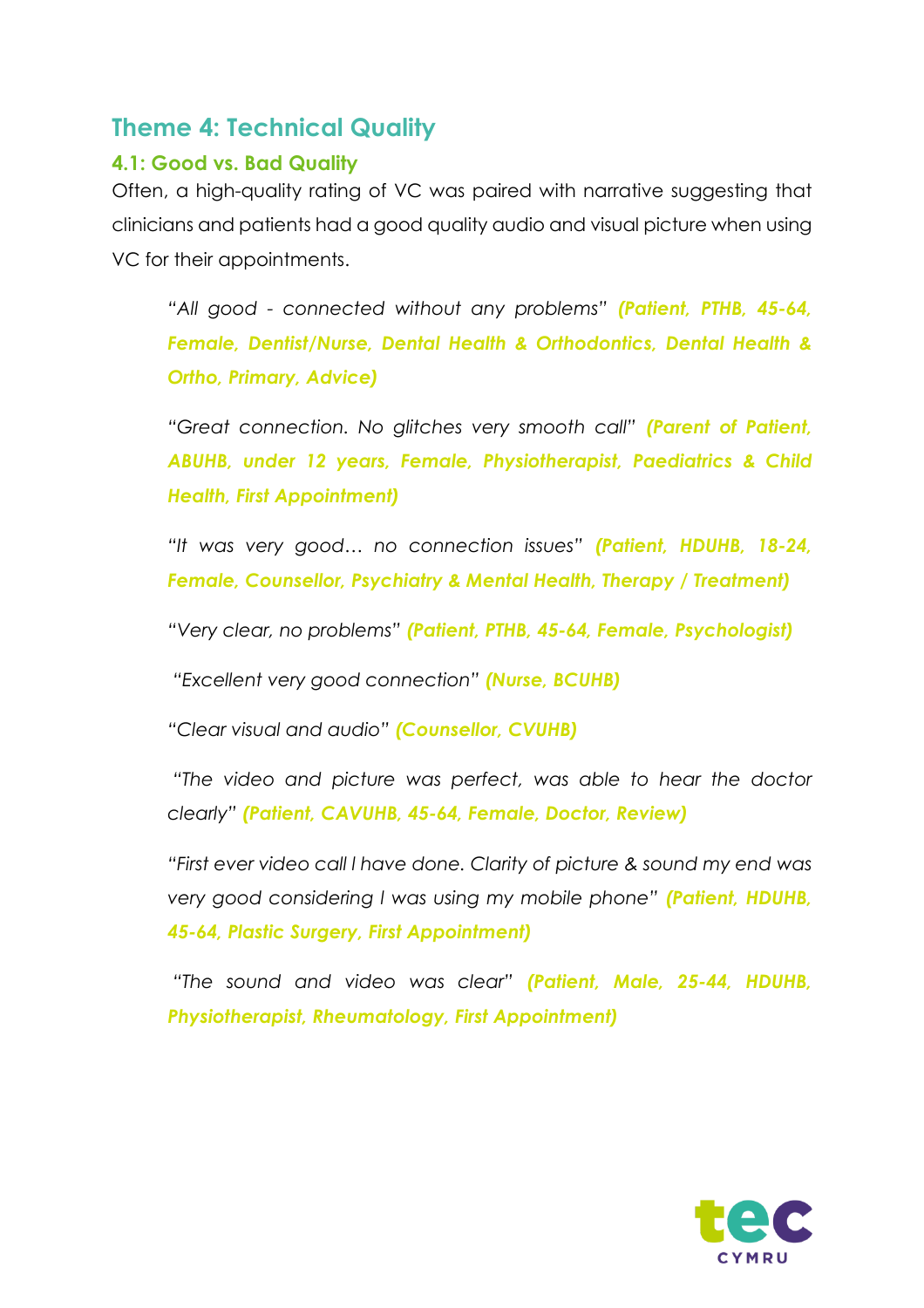However, in some cases, there were technological difficulties reported such as poor connectivity, thus impacting on their visuals and audio.

*"Lag in audio/video sometimes causes miscommunication or difficulty with younger patients" (SLT, CVUHB)*

*"Some delay with video. Noticed a delay with audio" (Psychologist, CVUHB)*

*"Lost connection during call" (Physiotherapist, PTHB)*

*"Glitchy video and sound delay when adding others to the call" (Physiotherapist, BCUHB)*

*"Not so well. We could see each other, but the physiotherapist's screen kept freezing and her voice sounded like a Dalek. In the end she rang me on my mobile and the screen was turned off!" (Patient, SBUHB, 45- 64, Female, Physiotherapist, Occupational Medicine, Therapy / Treatment).* 

*"Sound and picture not good" (Parent of Patient, under 12 years, Male, SBUHB, Paediatrics & Child Health, First Appointment)*

*"Picture freezing, sound at times not clear or audible" (Patient, CAVUHB, 45-64, Female, Counsellor, Psychiatry & Mental Health)*

*"The video was very choppy and when my therapist was talking it was delayed video with speech" (Patient, CAVUHB, Female, 25-44, Counsellor, Psychiatry & Mental Health, Therapy / Treatment)*

*"I couldn't hear anyone I couldn't see myself" (Patient, HDUHB, Speech & Language Therapist, First Appointment)*

In some instances, technical issues were associated with specific device types and their perceived incompatibilities with the Attend Anywhere VC platform.

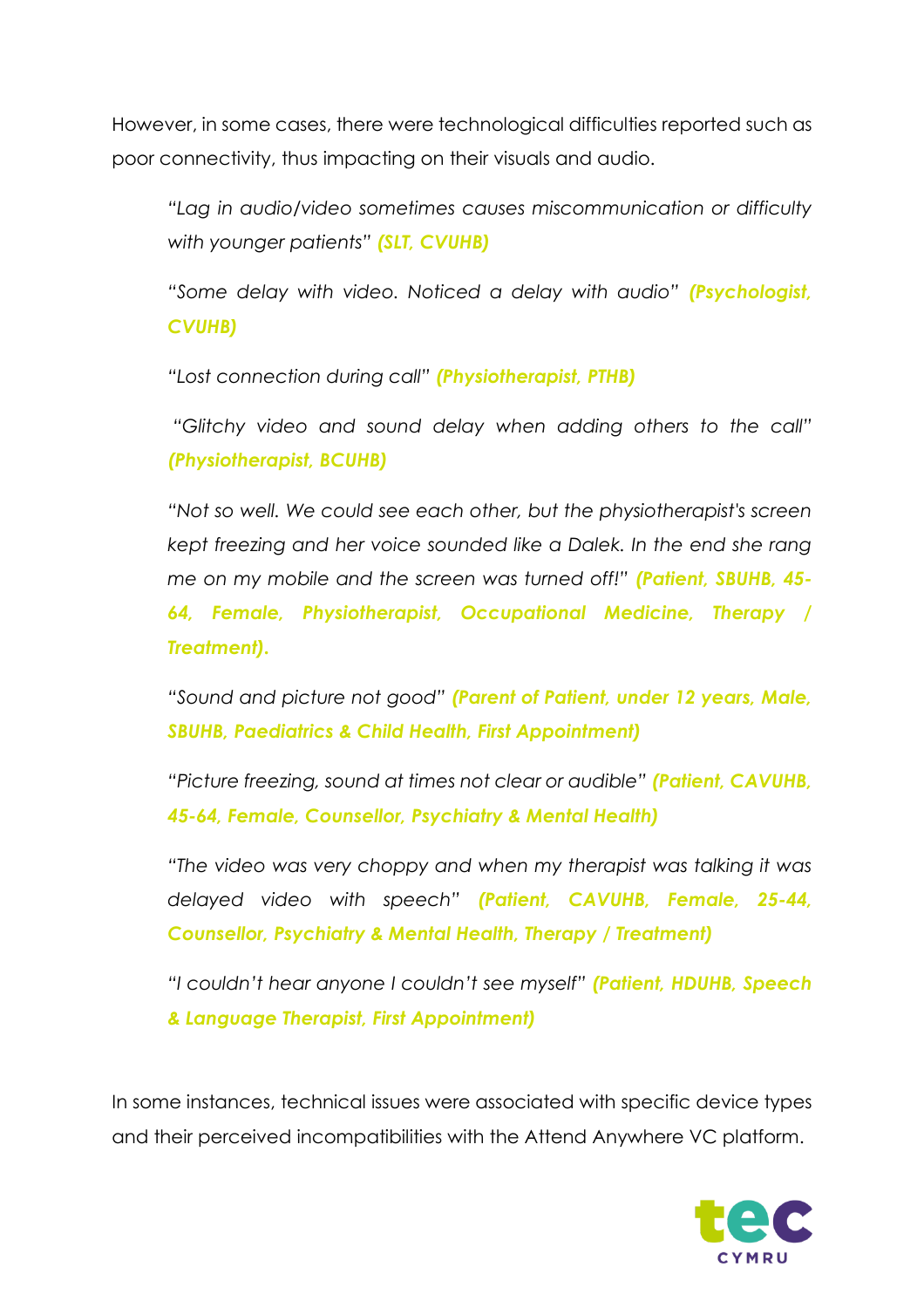*"The video call app did not give me the option of using my inner camera so I had to turn my phone around so the doctor could see me. Of course then I couldn't see them!" (Patient, BCUHB, 25-44, Ophthalmology, Advice)*

*"I had to swap computers as the first would not identify the microphone" (Doctor, CVUHB)*

*"Problems with Safari on iPad" (Health Visitor, SBUHB)*

*"Session being done on Father's phone so screen obviously small for child to watch" (SLT, ABUHB)*

*"Quality was affected by the quality of the mobile phone Mum was using" (Unknown, BCUHB)*

#### <span id="page-19-0"></span>**4.2 Clinical Innovation & Trouble-Shooting**

Yet, despite these technological challenges, with the right amount of technical support and appropriate equipment available, clinicians report to be able to troubleshoot many of the issues and continue to use VC in most situations.

*"Initially tried to do call with mobile phone and there were issues for the patient not being able to grant access for use of their mobile phone, but the consultation worked perfectly on their computer" (Dentist/Dental Nurse, BCUHB)*

*"Seems to work better when patient has an iPhone" (Doctor, ABUHB)*

*"They had audio problems but sorted it" (Nurse, CVUHB)* 

*"Issues at the start of the call with the audio but we disconnected and reconnected and it was then fine" (Nurse, SBUHB)*

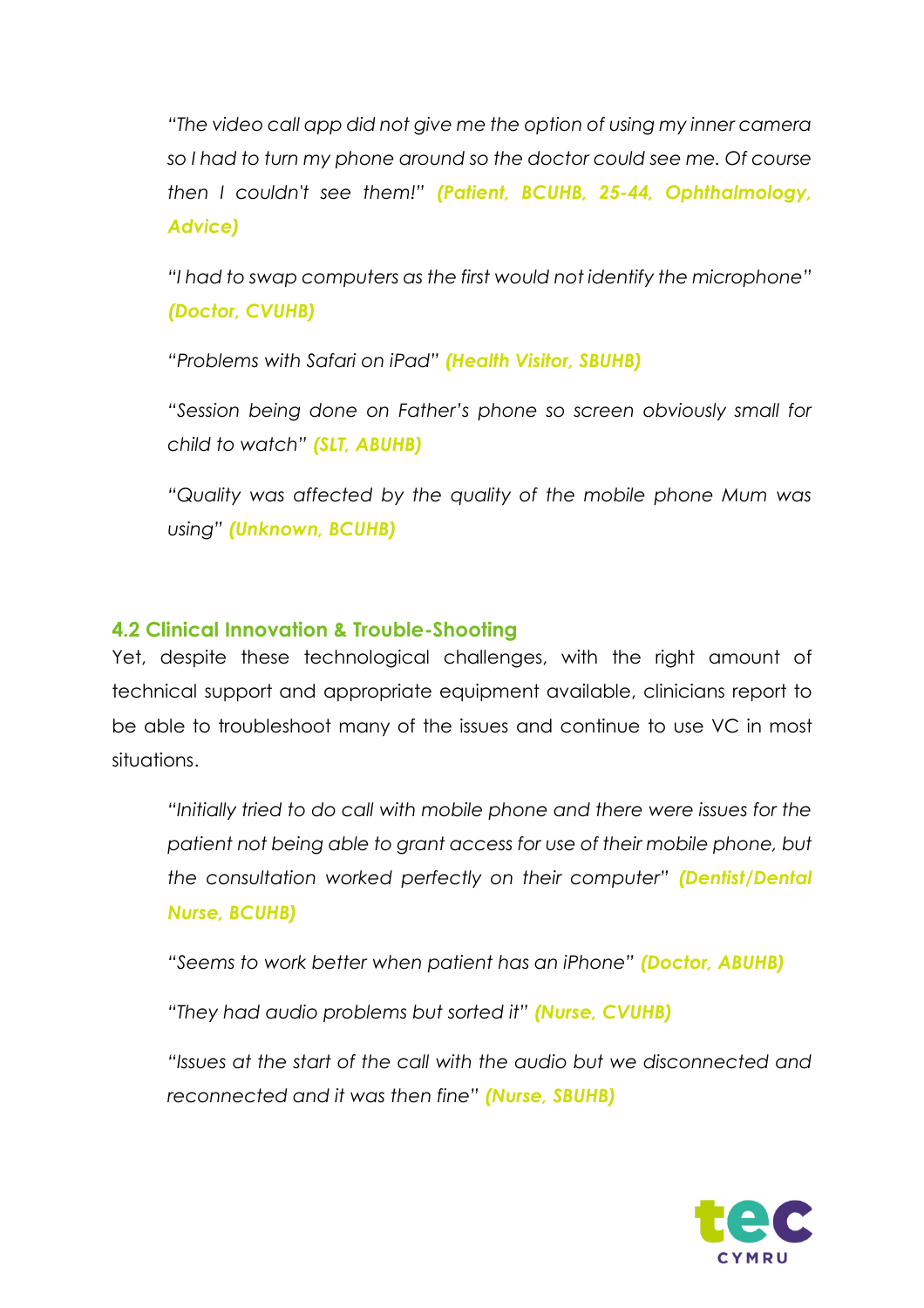With some clinicians reporting innovative or quick thinking techniques to make the consultation work best for them and their patients.

*"Poor bandwidth for patient - reverted to sound only and no video" (Doctor, ABUHB)* 

*"I was unable to connect through the desktop in clinic due to computer being extremely slow.... I was luckily able to connect through my new Netbook via Wi-Fi, which now supports the platform" (SLT, CVUHB)*

*"School initially struggling with internet connection but then able to move to a room with better signal and VC quality then good" (SLT, CVUHB)*

However, one problem that was reported by a small number of patients was associated to the virtual waiting time being exceedingly long, or that their appointment was missed by a clinician, or in some instances, where no clinician attended at all.

*"Waited for over an hour and fifteen minutes" (Patient, SBUHB, 64-80, Male)*

*"Waited for over 40 minutes in the waiting room… My wife had to ring from a different line to speak with the nurse" (Parent of Patient, SBUHB, parent of child under 12 years, Paediatrics & Child Health, Review)*

*"I waited for an hour in the queue and had to abandon" (Patient, SBUHB, 45-64, Physiotherapist, First Appointment)*

*"No answer after waiting for 75 mins" (Patient, ABUHB, 18-24, Psychiatry & Mental Health, First Appointment)*

*"Nobody answered my call" (Parent of Patient, ABUHB, under 12 years, Doctor, Paediatrics & Child Health, Review)*

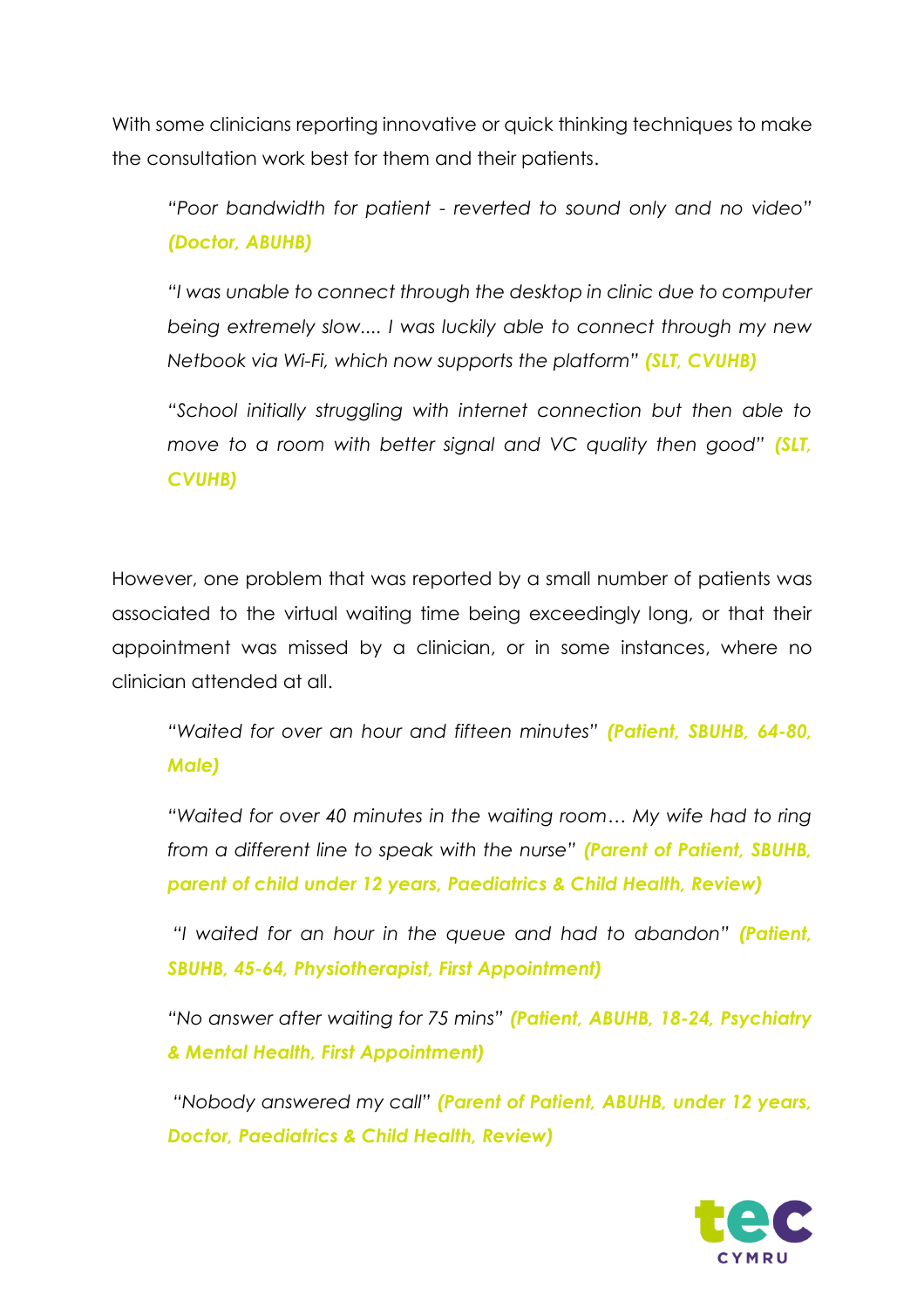*"We waited in the virtual waiting room for an hour and 30 minutes without anyone answering. We couldn't wait any longer and due to our poor internet connection in our area, I had to use all my monthly data" (Parent of Patient, ABUHB, Parent of child under 12 years, Male, Paediatrics & Child Health, Review)*

## <span id="page-21-0"></span>**Theme 5: Recommendations & Future Use**

#### <span id="page-21-1"></span>**5.1 Clinical Recommendations**

To be able to continue using VC appropriately in the future, and in conjunction, as a blended approach with face-to-face and telephone consultations, the clinician narrative revealed a number of recommendations for improvement.

One of these suggestions was improved infrastructure and resources for NHS clinical and administrative staff to have access to. It was felt that by having better equipment, they would deliver better patient care via VC. Not only this, but in some areas the sheer number of devices and access to workspace was limited, and needed significant improvement in the future.

*"It would be useful to have 2 microphones so that I can share videos with my clients about EMDR therapy and PTSD" (Nurse, BCUHB)*

*"Better workspace and monitors if doing repeated consultations" (Dietician, BCUHB)*

*"Need appropriate screens and two monitors to view downloads and see patients, desk and chairs at right height" (Dietician, BCUHB)*

*"We are lacking the technology to be able to use AA more often – e.g., we only have a small amount of camera and laptops" (Occupational Therapist, SBUHB)* 

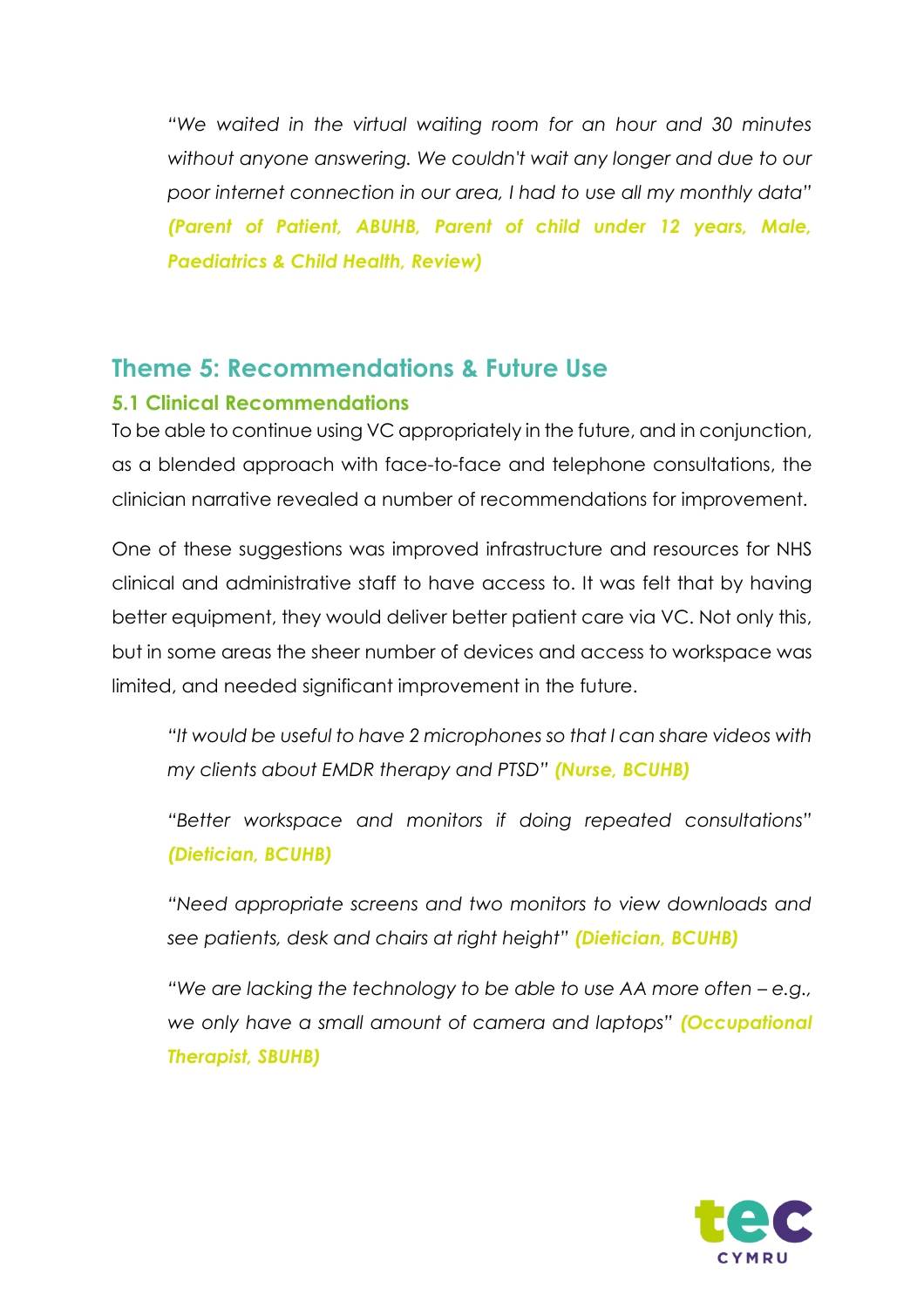Clinicians also suggested that there needed to be an improvement with the technical support that was on offer across Health Boards in regard to VC.

*"Being taught how to split the screen so we can write notes at the same time, rather than making paper notes and writing up after" (Occupational Therapist, BCUHB)*

*"Technical support in order to be able to support the patient would be useful" (SLT, BCUHB)*

This suggestion of technology support would ensure clinicians could use VC to the best of their ability, utilising all aspects of the platform such as screen-share. Some clinicians suggested new features that they felt would be useful to them in ensuring clinician/patient confidentiality and safety, whereas others suggested ideas on how improvement could be made to the VC platform for ease of use.

*"To be able to blur/add a background when working from home" (Dietician, SBUHB)* 

*"I would like to be able to leave the call screen but still be able to see patient in a little pop-out screen" (SLT, BCUHB)*

Additional administrative support was also suggested for VC so that they could mirror the way standard face-to-face consultations were run.

*"For this to work administrative clinic support needed to mirror that provided for face-to-face appointments" (Nurse, CVUHB)*

#### <span id="page-22-0"></span>**5.2 Patient Wants & Needs**

Patients' narrative also suggested that technical and digital skills support would be useful in the future use of VC. Some patients were a bit unsure of how to use the technology needed to use VC and ran into some issues. By having

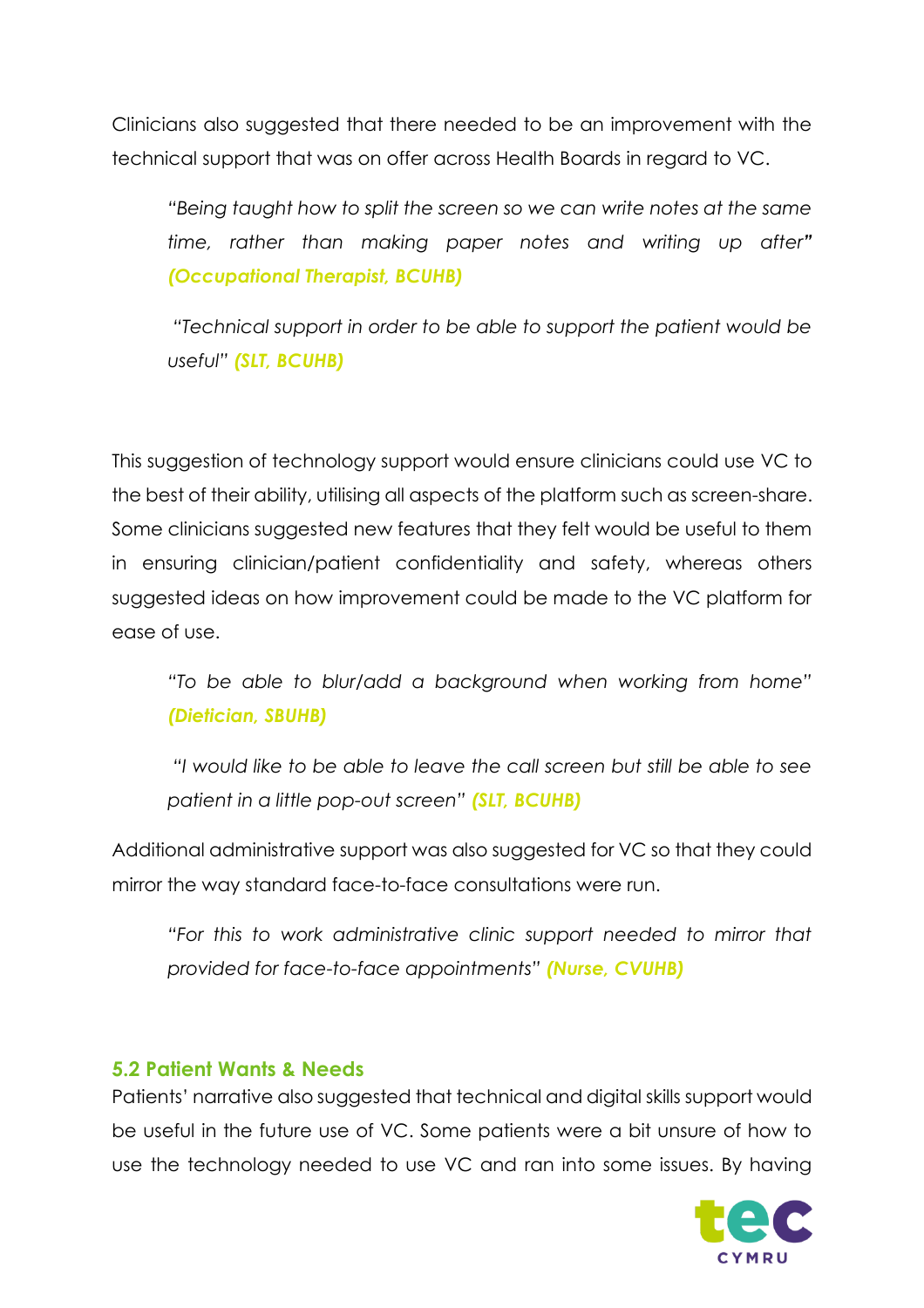support for this, it may lead to an increase in digital skills for future digital implementations and the move towards a new NHS digital strategy.

*"I couldn't work out how to use the camera on the front of my phone to record me during the interview and wasn't sure how to connect via my computer to the appointment" (Patient, ABUHB, 25-44, Female, Psychiatry & Mental Health, First Appointment)*

*"I couldn't get my camera to turn around on phone" (Patient, BCUHB, 13-17, Paediatrics & Child Health, Advice)*

*"I was unable to switch my camera to front facing, so did the whole appointment looking at the back of my phone, not being able to see who I was talking to" (Patient, CAVUHB, Female, 45-64, Nurse Otolaryngology (ENT), First Appointment)*

While some patients provided narrative to suggest a blended approach of digital healthcare services and some stated that they would prefer face-toface as opposed to VC, a large number or patients highlighted that VC provided numerous benefits, and believed VC was the way forward for the future of the NHS Wales.

*"Great… Definitely the way forward for consultations, I live 100 miles away so for the purpose of consultation rather than treatment this is brilliant!" (Patient, SBUHB, 45-64, Female, Doctor, Plastic Surgery)*

*"Excellent way of holding appointments. I hope that this continues... It's the way forward for future" (Parent of Patient, SBUHB, under 12 years, Male, Speech & Language Therapist, Paediatrics & Child Health)*

*"I personally feel this is a fantastic way to conduct follow up appointments and results appointments in the future. Thanks so much for offering it" (Patient, CTMUHB, 64-80, Female, Doctor, Review)*

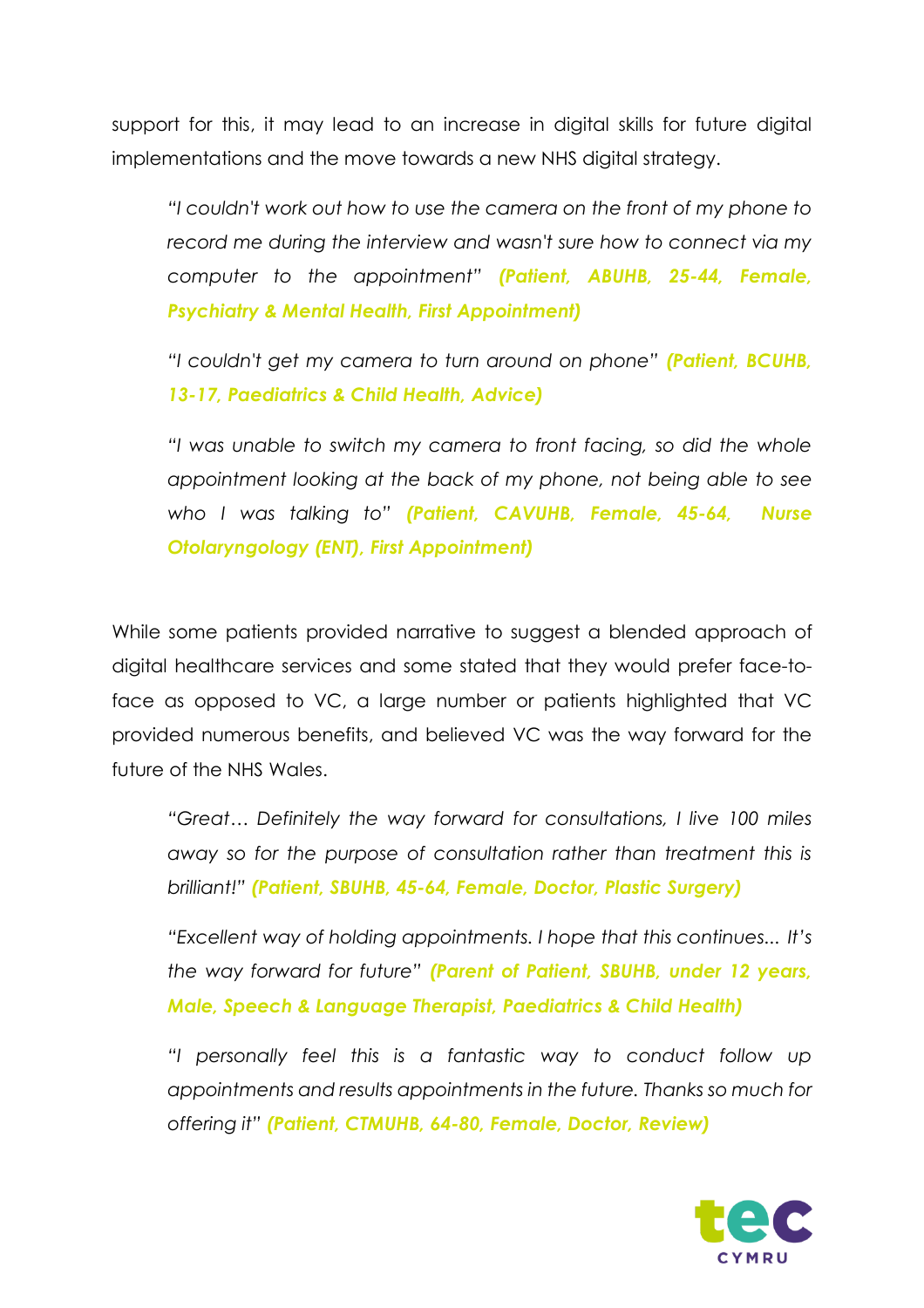*"This really is the future" (Patient, CAVUHB, 25-44, Male, Psychiatry & Mental Health, Review)*

*"This is definitely the way forward" (Patient, PTHB, 64-80, Female, Nurse, Advice)*

*"I think this will be the future. I felt more relaxed being able to do it from my home" (Patient, BCUHB, Female, 64-80, Doctor, Obstetrics & Gynaecology, First Appointment)*

## <span id="page-24-0"></span>**Conclusion**

The qualitative analysis of the free-text comments captured in the 'live' end of VC feedback surveys from an exceptionally large dataset of 22,978 clinician and patient surveys provided rich and meaningful data. Five dominant themes and 14 additional sub-dominant themes emerged. Each theme is presented based on the perspectives and voices of patients, families and clinicians using the NHS Wales VC service. These are supported with direct quotations throughout.

Due to the high response rate in free-text responses the analysis of the survey data was able to be conducted using an in-depth thematic approach, thus providing a strong case for each theme and its perspective (for example, each theme has hundreds, if not thousands, of quotes supporting each argument). The themes that emerged in the analysis provide a strong sense that the NHS Wales VC Service is highly satisfactory, well accepted, and clinically suitable for a wide range of patient and clinical teams using the service.

In **Theme 1,** the data provides a firm consensus that the VC platform currently being used in NHS Wales (Attend Anywhere) is 'easy to use' in both technical and experience terms, with the additional value of 'uniqueness' due to its ability to add others to the call, thus providing a multipronged participation approach to patient care. In **Theme 2,** the data highlights the real life and personal aspects of VC lived experience. In this theme, it is easy to conclude

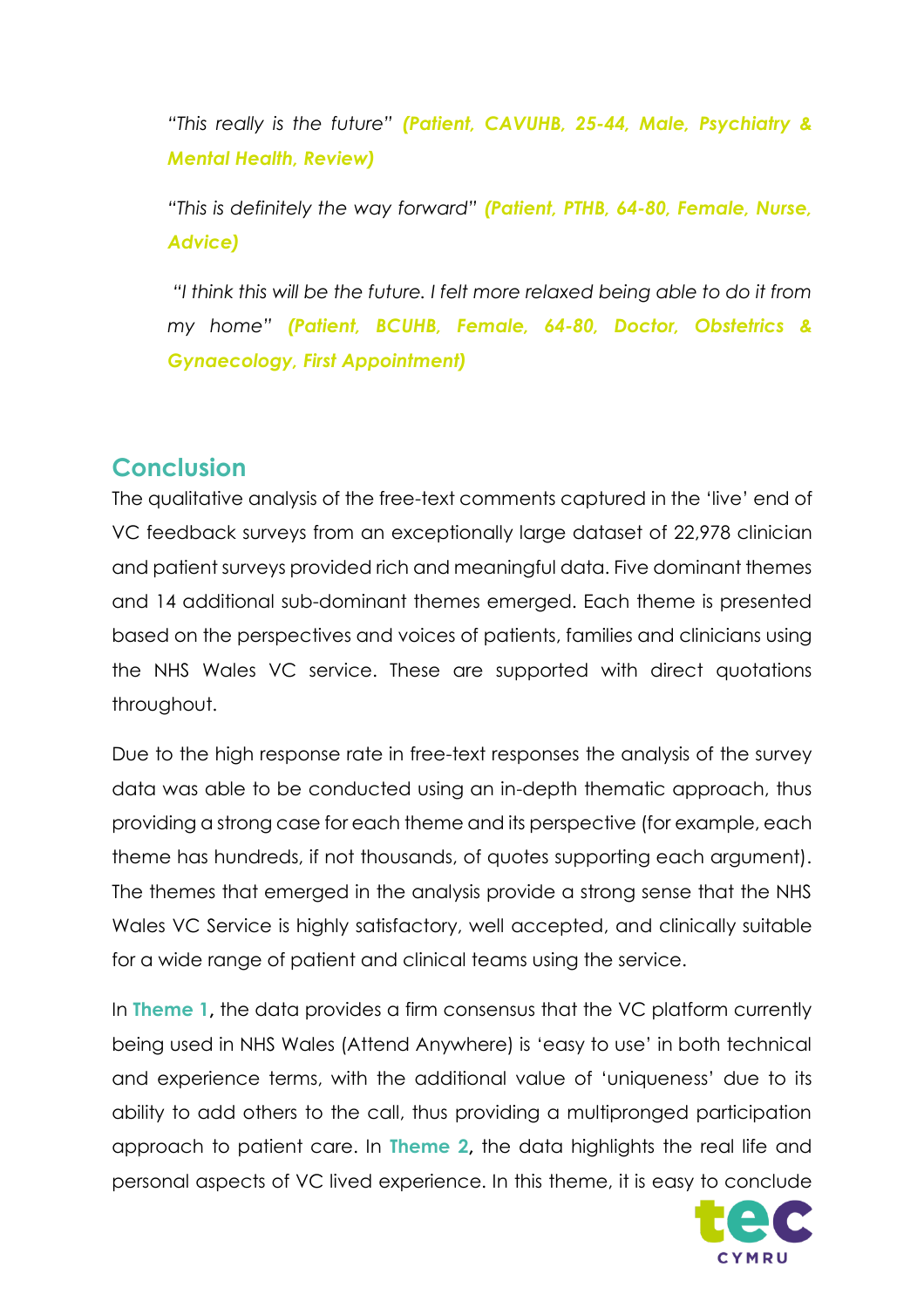that NHS patients who are using the Welsh VC service, are more than just satisfied with using it, but rather provide expressions of empowerment and personalisation felt in their patient care. In addition, this theme provides a heartfelt sense of patient appreciation and gratitude to their clinicians for their hard work and dedication to delivering patient care. In **Theme 3,** the data demonstrates the many benefits and advantages that are associated to using VC. These benefits are felt by patients, families and clinicians, and believed to benefit the NHS service as a whole. In **Theme 4,** the data presents a comparison between good vs. bad technical quality of the VC platform. There are a wide range of expressions ranging from excellent quality down to poor technical quality, with audio and visuals being the measures of its feat. Whilst good vs. bad are always good comparatives within an evaluation, it is nevertheless essential to make sure that improvements based on an evaluation recommendations are made. It is therefore recommended in **Theme 5** that more resources are made available to clinical teams, and that platform features are considered for improvement. It is also noted that technical support is continued to ensure that VC can appropriately be used in the future, and possibly offered directly to patients to ensure that VC is used as a long-term blended approach to suit patient choice and preferences as we move forward.